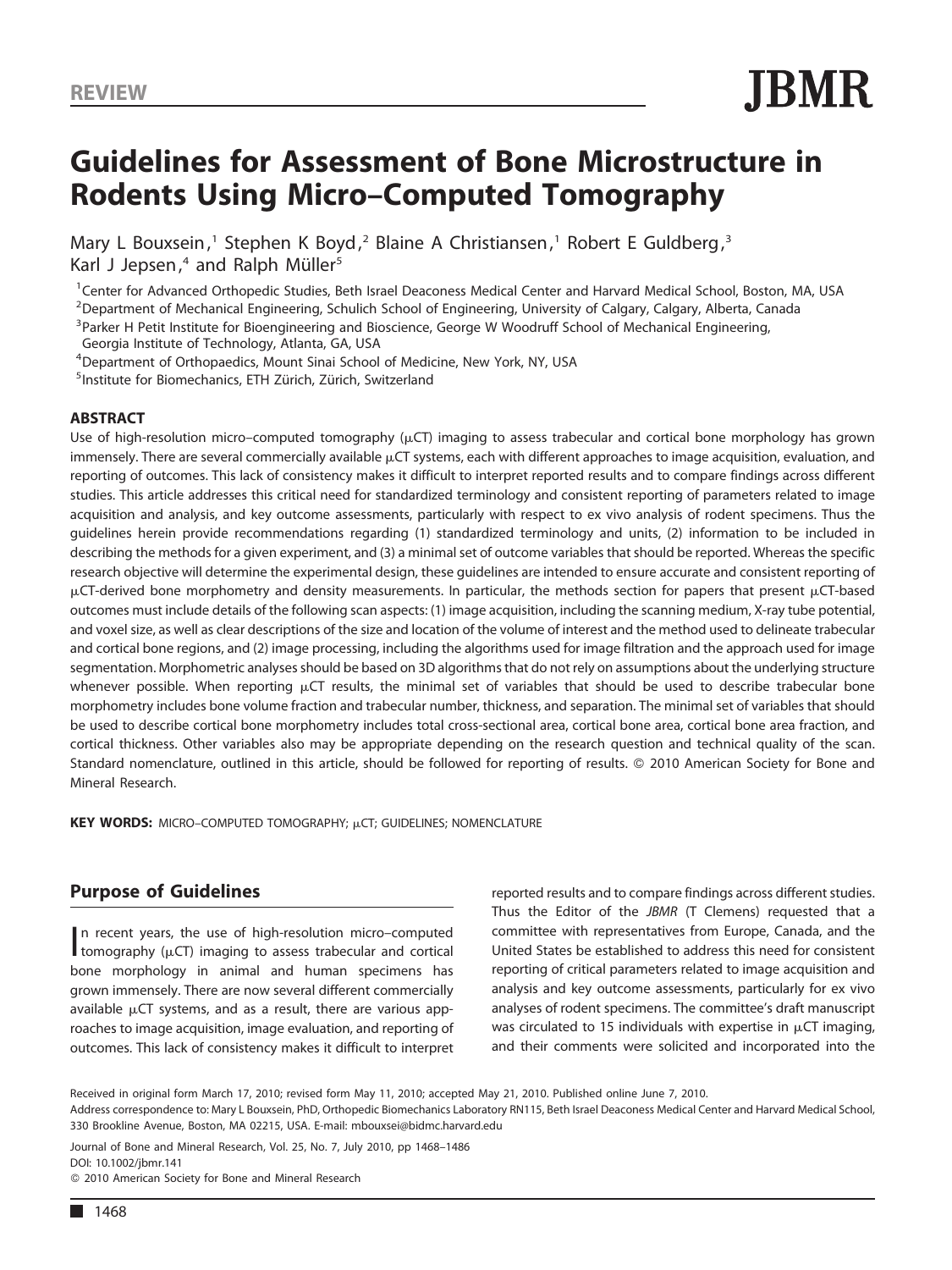final manuscript. The following guidelines are the product of this committee's work.

These guidelines are not intended to dictate a particular approach for assessing bone microstructure in animal models. The specific experiment and set of research questions will determine the details of the experimental protocol, such as animal age, sex, and genetic background, as well as the skeletal site(s), compartments, and volumes of interest. Rather, these guidelines are designed to provide recommendations regarding (1) standardized terminology and units, (2) what should be included in describing the methods used for a given experiment, and (3) a minimal set of outcome variables that should be reported. Although focused primarily on ex vivo evaluation of isolated bone specimens using desktop  $\mu$ CT systems, the guidelines are intended to be flexible enough to apply to a wide variety of experimental protocols and to accommodate future developments in image acquisition and/or evaluation.

We aimed to establish terminology and guidelines suitable for adoption by the Journal of Bone and Mineral Research in its Instructions to Authors in much the same way as those recommended by the Histomorphometry Nomenclature Committee of the American Society for Bone and Mineral Research.<sup>(1)</sup> Whenever possible, the terminology and units recommended here are consistent with these prior quidelines. $<sup>(1)</sup>$ </sup>

# Overview of  $\mu$ CT and Use in Skeletal Phenotyping

Until recently, quantitative histologic techniques were the standard for assessing trabecular and cortical bone architecture. Although histologic analyses provide unique information on cellularity and dynamic indices of bone remodeling, they have limitations with respect to assessment of bone microarchitecture because structural parameters are derived from stereologic analysis of a few 2D sections, usually assuming that the underlying structure is platelike.<sup>(1)</sup> In comparison, high-resolution 3D imaging techniques, such as  $\mu$ CT, directly measure bone microarchitecture without relying on stereologic models.

First introduced by Feldkamp and colleagues in the late 1980s,<sup>(2)</sup>  $\mu$ CT now has become the "gold standard" for evaluation of bone morphology and microarchitecture in mice and other small animal models ex vivo.  $\mu$ CT uses X-ray attenuation data acquired at multiple viewing angles to reconstruct a 3D representation of the specimen that characterizes the spatial distribution of material density (Fig. 1). Currently available  $\mu$ CT scanners achieve an isotropic voxel size of as low as a few micrometers, which is sufficient for investigating structures such as mouse trabeculae that have widths of approximately 30 to 50  $\mu$ m.<sup>(3)</sup>

The excellent reproducibility and accuracy of  $\mu$ CT measurements of bone morphology have been established in several studies. The accuracy of  $\mu$ CT morphology measurements has been evaluated by comparing them with traditional measures from 2D histomorphometry both in animal $(4-8)$  and in human specimens.(9–13) These studies show that 2D and 3D morphologic measurements by  $\mu$ CT generally are highly correlated with those from 2D histomorphometry. For example, Müller and colleagues



Fig. 1. Key components and operating principle for standard desktop  $\mu$ CT scanner. A microfocus X-ray tube emits X-rays that are collimated and filtered to narrow the energy spectrum. The X-rays pass through the object and are recorded by a 2D charge-coupled device (CCD) array. A full scan involves a set of projections under different rotations of the object. (Image reproduced with permission from Stauber M, Muller R. Microcomputed tomography: a method for the non-destructive evaluation of the three-dimensional structure of biological specimens. Methods Mol Biol. 2008;455:273-292.)

reported very high correlations ( $r = 0.84 - 0.92$ ) and low percent differences between the two methods for measurements of human iliac biopsies.<sup>(10)</sup> Image resolution, as well as the threshold used to segment the bone from soft tissue, influences these comparisons. Thus some studies report that  $\mu$ CT measures overestimate trabecular thickness relative to histomorphometric measures, an observation that may be attributable to several factors: inadequate resolution of  $\mu$ CT images relative to the trabecular size, the use of a plate model to estimate trabecular thickness in 2D histomorphometry versus direct 3D methods in  $\mu$ CT, poor threshold selection, and/or the fact that 3D  $\mu$ CT measurements of trabecular thickness include trabecular intersections (or nodes), which tend to increase trabecular thickness values compared with measurements made only on trabecular struts.<sup>(12)</sup> Nonetheless, high correlation between the two techniques provides a strong rationale for the use of  $\mu$ CT to assess skeletal morphometry.

There are numerous advantages to using  $\mu$ CT for assessment of bone mass and morphology in excised specimens: (1) It allows for direct 3D measurement of trabecular morphology, such as trabecular thickness and separation, rather than inferring these values based on 2D stereologic models,  $(14-16)$  as is done with standard histologic evaluations, (2) compared with 2D histology, a significantly larger volume of interest is analyzed, (3) measurements can be performed with a much faster throughput than typical histologic analyses of histomorphometric parameters using undecalcified bone specimens, and (4) assessment of bone morphology by  $\mu$ CT scanning is nondestructive; thus samples can be used subsequently for other assays, such as histology or mechanical testing. Finally,  $\mu$ CT scans may be used to provide an estimate of bone tissue mineralization by comparing X-ray attenuation in the bone with that of hydroxyapatite standards, although this must be done with care given the constraints of the polychromatic X-ray source typical for desktop instruments.<sup>(17)</sup> This voxel-based mineral density data, along with the high-resolution morphology of the bone determined from the  $\mu$ CT scan, also can be used to create micro–finite element ( $\mu$ FE) models to estimate mechanical behavior.<sup>(18)</sup>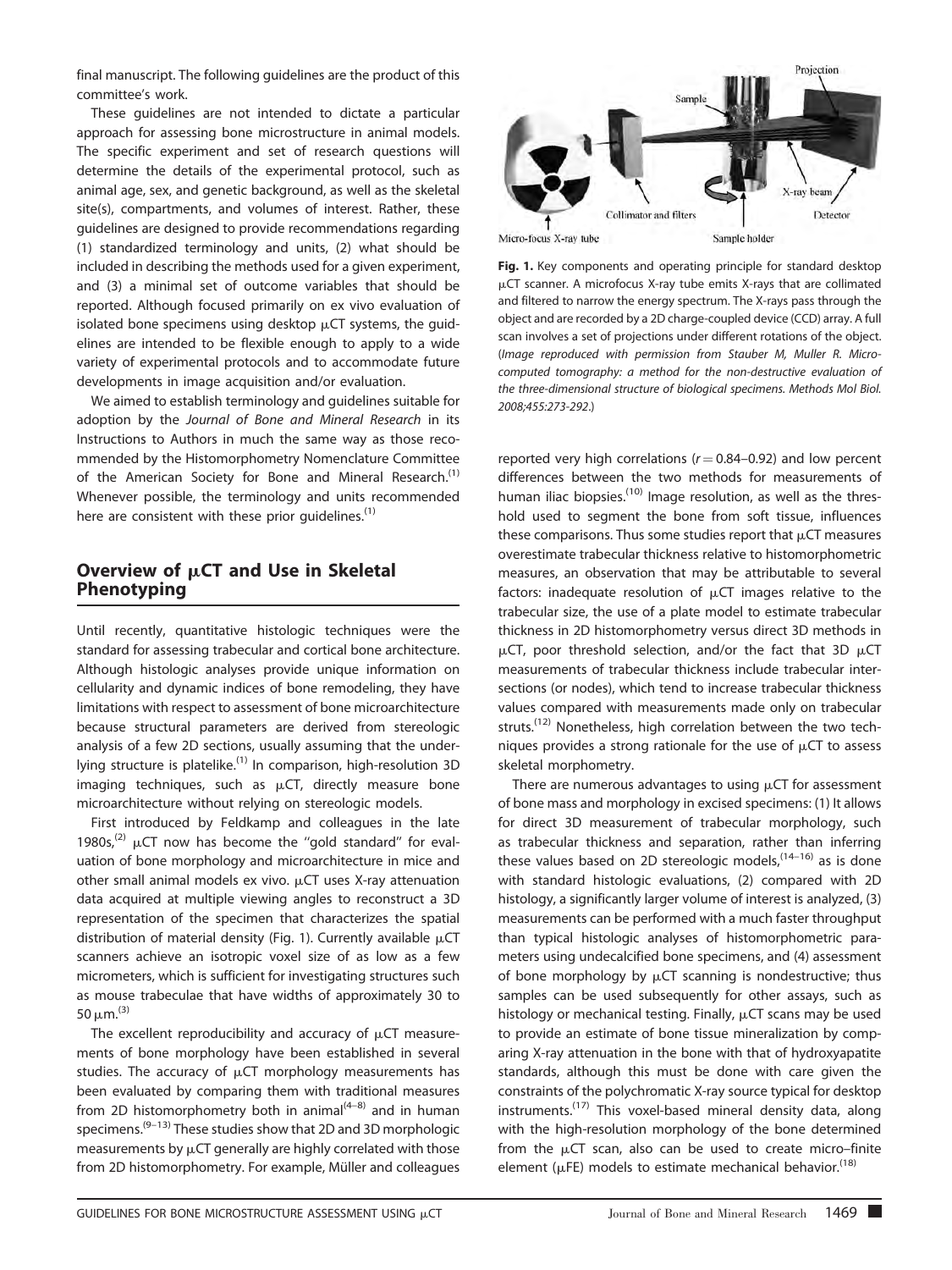The first study to quantify bone morphology using  $\mu$ CT was an examination of subchondral bone changes in a guinea pig model of osteoarthritis.<sup>(19)</sup> Since that time,  $\mu$ CT has been used for a wide range of studies of bone mass and bone morphology, including analysis of growth and development,<sup>(20)</sup> skeletal phenotypes of different mouse strains,<sup>(21–23)</sup> genetically altered mice,<sup>(24–26)</sup> and animal models of disease states such as postmenopausal osteoporosis<sup>(7,8,23,27)</sup> and renal osteodystrophy.<sup>(28)</sup> Additionally,  $\mu$ CT has been used to assess the effects of pharmacologic interventions,  $(7,29)$  as well as mechanical loading<sup>(30)</sup> and unloading.  $(31)$ Furthermore,  $\mu$ CT has been used to image macrocracks in cortical bone,<sup>(32)</sup> to evaluate fracture healing,<sup>(33-38)</sup> and in combination with contrast agents to assess 3D vascular architecture<sup>(39)</sup> and articular cartilage morphology and composition.<sup>(40-42)</sup> As  $\mu$ CT technology continues to improve and the application of this technique becomes even more ubiquitous, it will become increasingly important to have a standardized set of guidelines pertaining to the reporting of scan parameters and results from  $\mu$ CT studies.

The following sections describe the steps involved in the evaluation of bone morphometry and tissue mineral density by  $\mu$ CT, namely, image acquisition, image processing, image analysis, and reporting of results. In each section, recommendations are made for standardized nomenclature and key variables that should be reported in the methods and results sections of publications. The final section describes the use  $\mu$ CT for purposes other than standard ex vivo bone morphometry measurements.

# Image Acquisition

This section describes the key steps and considerations involved in acquiring  $\mu$ CT images, along with recommendations for variables that should be included in the methods section of a paper.

## Sample preparation and positioning

The first steps in image acquisition involve preparation and positioning of the sample within the sample holder. Sample preparation will vary with the type of specimen such that neonates may be scanned intact, whereas specimens from older animals will be excised with soft tissues removed. A key concept is to orient the specimens consistently within the sample holder and scanner. Commonly, specimens are aligned with the vertical axis of the scanner, although alignment with the horizontal axis is possible as well. Low-density foam or other nonattenuating material is useful to position the specimen firmly in the sample holder because it is critical that there be no relative movement between the specimen and the sample during the scan.

## Scanning medium

It is possible to scan specimens in various media, including saline, ethanol, and neutral buffered formalin, as well as with no medium (ie, in air). Scanning in air affords the highest contrast between the specimen and surrounding medium and may be needed in certain situations. However, the scan medium significantly affects the X-ray attenuation, $(43)$  with measurements

1470 Journal of Bone and Mineral Research BOUXSEIN ET AL.

in air being significantly different from those in either saline or ethanol. This observation leads to two recommendations: (1) Whenever quantitative measurements of tissue mineral density are done, scan the specimens in a liquid medium such as water, saline, or ETOH, and (2) within an experiment, use the same scanning medium and volume for all specimens that are to be compared.

## X-ray energy

An X-ray is a electromagnetic waveform, and the energy of each X-ray photon is inversely proportional to its wavelength. In other words, X-ray photons with longer wavelengths have lower energies than photons of shorter wavelengths.<sup>(44)</sup> The energy of an X-ray photon, which is produced by accelerated electrons striking the X-ray tube target (eg, tungsten), is expressed as units of electronvolts (eV). Desktop  $\mu$ CT systems produce a polychromatic beam, meaning that the X-ray tube produces a spectrum of photon energies. The highest possible photon energy in that spectrum is equal to the applied electrical potential of the X-ray tube; therefore, the mean photon energy of the beam is always lower. For an X-ray tube operating at 45 keV, the average photon energy of the polychromatic beam is typically about 25 keV. It is acceptable to report the mean photon energy (keV) of the spectrum, but it is usually more convenient to report the applied electrical potential across the X-ray tube (kilovolts or kVp, where p stands for peak voltage).

Typically,  $\mu$ CT systems operate in the range of 20 to 100 kVp, $^{(45)}$  and the attenuation of the X-ray photons as they pass through material can be caused by either absorption or scattering depending on their energy. The interaction of lowerenergy X-rays (<50 keV) is dominated by the photoelectric effect and depends on the atomic number of the materials. The ability to differentiate bone and marrow is best at low energies; however, because the total attenuation of the X-rays increases, only small objects can be measured at low energies because otherwise noise becomes too large to allow quantitative analysis.<sup>(46)</sup> The interaction of higher-energy X-rays ( $>90$  keV) is dominated by Compton scattering, where the attenuation is approximately proportional to the density of the material. In the medium range of X-ray energy (50 to 90 keV), both the photoelectric effect and Compton scattering contribute to attenuation.<sup>(44)</sup>

## Beam hardening

A fundamental assumption in most  $\mu$ CT systems is that the incident X-ray energy spectrum is equivalent to the X-ray energy spectrum that exits the specimen. However, a consequence of the energy dependence of absorption is that the spectrum of a polychromatic X-ray beam, as is used in desktop  $\mu$ CT systems, changes as it passes through a given sample: The lower-energy portion of the beam is preferentially stopped, whereas the highenergy portion passes through more easily. This differential absorption of low- and high-energy photons leads to so-called beam hardening, whereby the average energy of the X-ray beam is increased owing to filtering of lower-energy photons. Beamhardening effects can be reduced by placing a filter (eg, a thin aluminum foil) or beam-flattening filter in the X-ray path to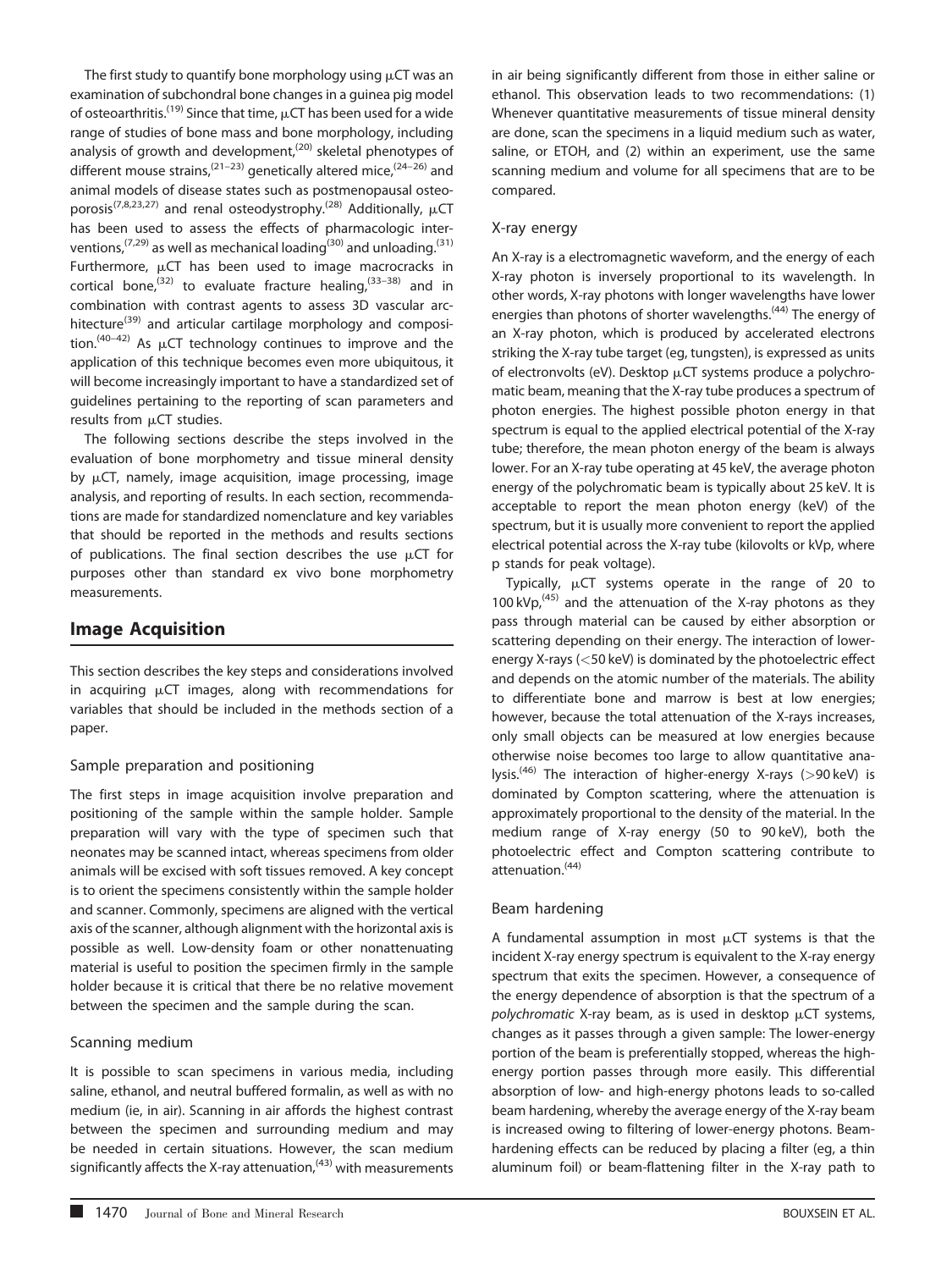narrow the energy spectrum. Mathematical methods can reduce beam hardening further, but these are only approximate because the correction depends on the path length of the beam and material composition of the sample. In general, a rule of thumb for selecting X-ray energy is that a higher energy is needed for thicker and denser samples. Optimizing the absorption contrast can be achieved by experimenting with varying X-ray energies and beam-hardening reduction methods (eg, filters, software). However, it is important to note that the settings must be adjusted to match the object diameter and density,<sup>(17,45)</sup> implying that optimal settings for a single bone may not be suitable for scanning multiple bones simultaneously or for scanning an object of greater size and/or density. The X-ray energy and approach used for beam-hardening correction must be specified in the methods section.

#### Intensity

The information content of a voxel depends on the signal-tonoise ratio (SNR), and this is governed by the number of incident photons and the sensitivity of the charge-coupled device (CCD) detector. The tube current is measured in microamperes ( $\mu$ A). The total number of photons for each projection during a tomographic scan depends on the tube current  $(\mu A)$  and the integration time for each projection (ms), as well as the number of times each projection is repeated (frame averaging). The integration time and number of frames per projection directly influence the duration of the scan. Whereas SNR can be improved by increasing the integration time and frame averaging, this comes at the tradeoff of a longer scan time with higher radiation exposure. The radiation dose is proportional to the tube current and duration of X-ray exposure; therefore, frequently the product of these parameters is reported (mAs). Alternatively, tube current  $(\mu A)$ , integration time (ms), and frame averaging can be reported independently. Both photon saturation and photon starvation can lead to artifacts in the reconstructed image and should be avoided. Photon starvation is more common and can occur, for example, when a dense material such as an orthopedic screw prevents any photographs from reaching the CCD detector.

#### Calibration

A calibration phantom is necessary to relate CT values to a mineralequivalent value, normally in milligrams per cubic centimeter (mg/

cm<sup>3</sup>) of calcium hydroxyapatite (HA) from a solid-state phantom. Owing to the excellent linearity of modern  $\mu$ CT systems, calibration is possible with only two points, although some manufacturers use up to five points, covering a range from 0 up to 1000 mg/cm<sup>3</sup> HA.<sup>(46)</sup> Measurements of tissue density or apparent density should be reported in milligrams per cubic centimeter of HA rather than CT values to minimize manufacturer dependency (different systems often use different CT-value scales). Many factors (eg, beam-hardening correction, etc.) can influence density results, and absolute differences between scanners cannot be eliminated; however, with care, good relative measures can be made within any given study. Another aspect of calibration usually performed by the manufacturer is the measure of a thin wire (usually tungsten) for determining inplane spatial resolution via the modulation transfer function (MTF), as well as a method to ensure that geometric inputs to the reconstruction algorithm are correct. Calibration should be performed routinely according to the manufacturer's recommendations.

#### Voxel size and image resolution

A voxel is the discrete unit of the scan volume that is the result of the tomographic reconstruction. It is a 3D volume representing two dimensions within the slice and the slice thickness. Typically, voxels from  $\mu$ CT images have all three dimensions equal and therefore are described as isotropic voxels. Ideally, the smallest voxel size (ie, highest scan resolution) available would be used for all scans; however, higher-resolution scans require longer acquisition times because they must collect more projections and generate large data sets. Therefore, the tradeoff between voxel size and scan time should be carefully considered. Differences in voxel size (eg, 10 to 20  $\mu$ m) have little effect on the evaluation of structures with relatively high thickness (ie, 100 to 200  $\mu$ m), such as cortical bone or trabeculae in humans or large animal models. However, when analyzing smaller structures such as mouse or rat trabeculae with approximate dimensions of 20 to 60  $\mu$ m, voxel size can have significant effects on the results.<sup>(47)</sup> Scanning with low resolution (large voxel size,  $>$ 100  $\mu$ m) relative to the size of the structure of interest can cause an underestimation of bone mineral density owing to partial-volume effects and overestimation of object thickness (Fig. 2). Generally, as the ratio of voxel size to object size decreases, so does the measurement error regardless of scale (ie,



Fig. 2. Effect of voxel size on image quality. 2D gray-scale images of the distal femur of an adult mouse scanned at voxel size of (A) 6  $\mu$ m, (B) 12  $\mu$ m, (C) 18  $\mu$ m, and (D) 36  $\mu$ m. Images acquired at 70 kVp, 114 mA, and 200-ms integration time. (Images courtesy of Rajaram Manoharan, Beth Israel Deaconess Medical Center.)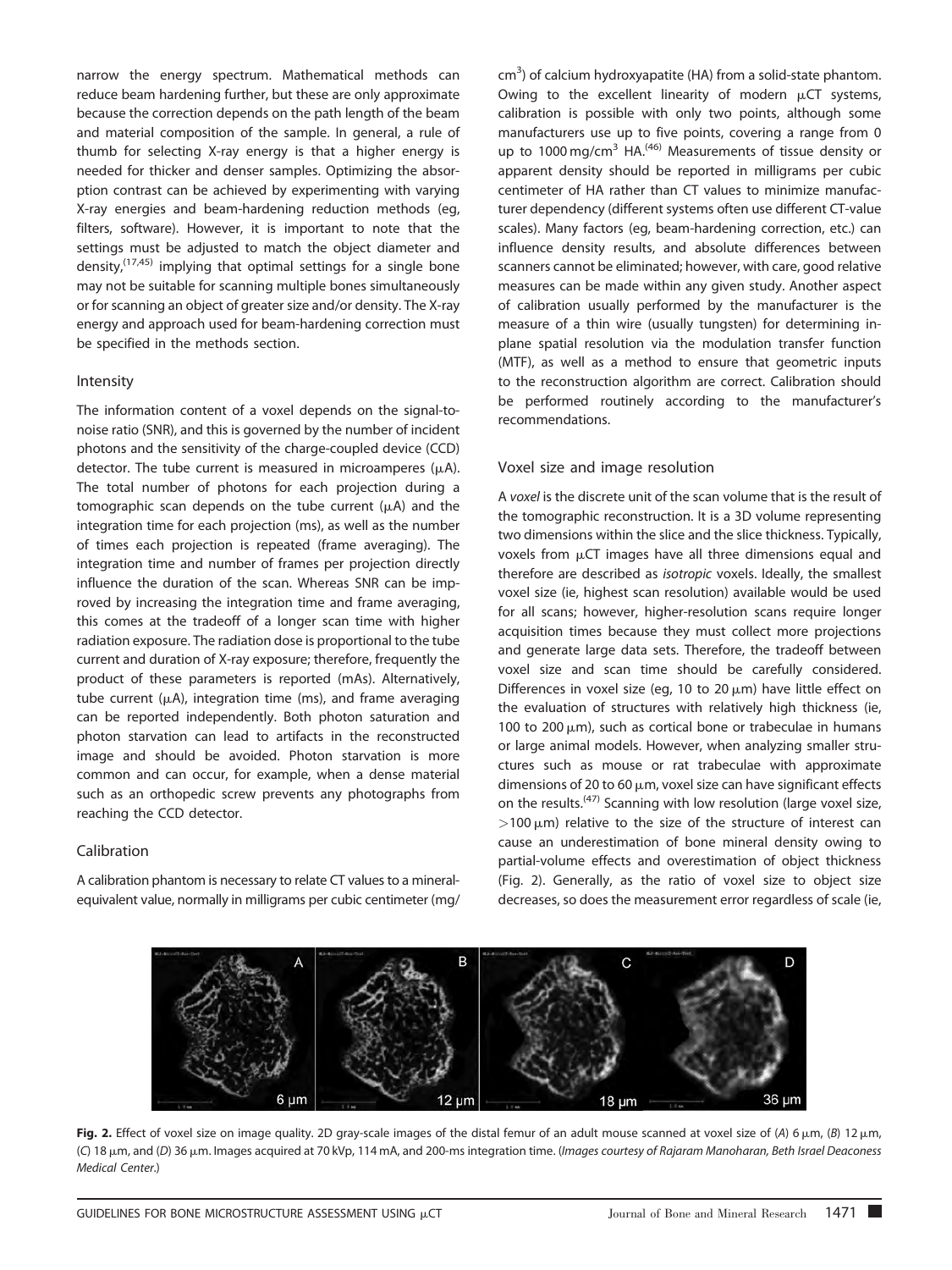from mouse to human). The minimum ratio of voxels to object size is 2, but this is associated with substantial local errors (albeit smaller when averaged over an entire structure). Ideally, the ratio should be higher for accurate morphologic measurements. The local solution accuracy of  $\mu$ CT based finite-element models is also influenced by voxel size, and a minimum discretization of three to four elements across the thickness of individual trabeculae is recommended to minimize numerical errors.<sup>(48)</sup>

Finally, it should be made clear that voxel size is not equivalent to spatial resolution of the  $\mu$ CT image. In radiologic physics, CT spatial resolution typically is reported from measurement of the modulation transfer function (MTF).<sup>(49)</sup> Nevertheless, no standardized approach has been accepted by  $\mu$ CT device manufacturers in reporting spatial resolution. The relationship between spatial resolution and voxel size depends on several factors (ie, mean absorption of sample, detector noise, reconstruction algorithm, X-ray focal spot size and shape, detector aperture, and scanner geometry), and thus it is more appropriate to report voxel size directly. Therefore, one should report the nominal isotropic resolution or isotropic voxel size to reflect that it is not true spatial resolution.

#### Region of interest

When setting up the scan acquisition, it is critical to ensure that a sufficient amount of the sample is scanned to allow for reliable and reproducible morphology and density measurements. The region of interest (ROI) should be defined based on the location of the start point of the scan or the contoured region of interest and the size (ie, length) of the region. The starting point should be defined as an absolute (millimeters) or relative distance (percent) from a reproducible landmark, such as the proximal tibial plateau, the metaphyseal growth plate, the mid-diaphysis, or another suitable anatomic site. The size of the scan region should be defined as the distance (eg, proximal or distal) from that start point. Distances should be reported in SI units (millimeters or micro meters); the number of slices can be determined easily knowing the voxel size.

Assessing trabecular bone requires a suitable ROI, and particular consideration should be paid to the distance that the ROI extends into the diaphysis of long bones (which is primarily cortical bone). Extension of the ROI too far into the diaphysis will decrease the mean bone volume fraction relative to an ROI that is contained in the metaphyseal region. To represent trabecular bone architecture accurately, the ROI should contain at least three to five intertrabecular lengths. $(50)$ At the mid-diaphysis, 3D cortical thickness measurements must be based on an ROI that is longer than the cortex is thick; otherwise, the thickness will be underestimated. (Measurements of cortical thickness using the plate model are not subject to this same restriction.) It is important that the whole sample fit within the scanned region, and it may be useful to provide a figure of a representative bone to illustrate the defined ROI and demonstrate that it represents the selected skeletal site well.

Another important issue pertains to the definition of the ROI when comparing bone specimens of varying size (ie, bone length). The usual goal is to choose an ROI that is anatomically and biomechanically comparable among specimens. Thus, in situations where the bone length differs between groups, a uniformly sized ROI will relatively oversample the shorter bones and undersample the longer bones. $^{(51)}$  In this instance, it may be more appropriate to define the ROI as a percentage of bone length or in reference to easily identified landmarks rather than a constant size.

In summary, the first step in generating reliable bone morphometry data using  $\mu$ CT is the image acquisition itself. At a minimum, the methods section of a paper should delineate the scan medium, X-ray tube potential, and voxel size, as well as provide descriptions of the size and location of the ROI (Table 1).

# Image Processing

This section describes key concepts related to post-acquisition processing of image data, including filtration and segmentation.

## **Filtration**

Reconstructed  $\mu$ CT data inherently include signal noise that should be reduced by filtering while maintaining sharp contrast between bone and marrow.<sup> $(52)$ </sup> Removal of image noise is best

|  | Table 1. Key Parameters for µCT Scan Acquisition |  |  |
|--|--------------------------------------------------|--|--|
|--|--------------------------------------------------|--|--|

|                         |                                                                               | Standard               |
|-------------------------|-------------------------------------------------------------------------------|------------------------|
| Variable                | Description                                                                   | unit                   |
| Voxel size <sup>a</sup> | Three dimensions defining the basic discrete unit of the<br>$\mu$ CT image    | $\mu$ m <sup>3</sup>   |
| X-ray energy            | Energy is proportional to the frequency (or $1/\lambda$ ) of X-ray photons    | keV                    |
| X-ray tube              | Applied peak electric potential of X-ray tube that accelerates                | kVp                    |
| potential (peak)        | electrons for generating X-ray photons                                        |                        |
| X-ray intensity         | X-ray tube current ( $\mu$ A) or product of current and time ( $mA \cdot s$ ) | $mA \cdot s$ , $\mu A$ |
| <b>Integration time</b> | Duration of each tomographic projection                                       | ms                     |
| Frame averaging         | Number of repeated measurements at each tomography<br>projection              | n                      |
| Projections             | Number of tomographic viewpoints used for reconstruction.                     | n                      |

Note: Variables in boldface should be included in the methods section of a paper. Other variables are optional to include in the text. <sup>a</sup>For isotropic voxel sizes. If not isotropic, must report in-plane voxel size along with slice thickness.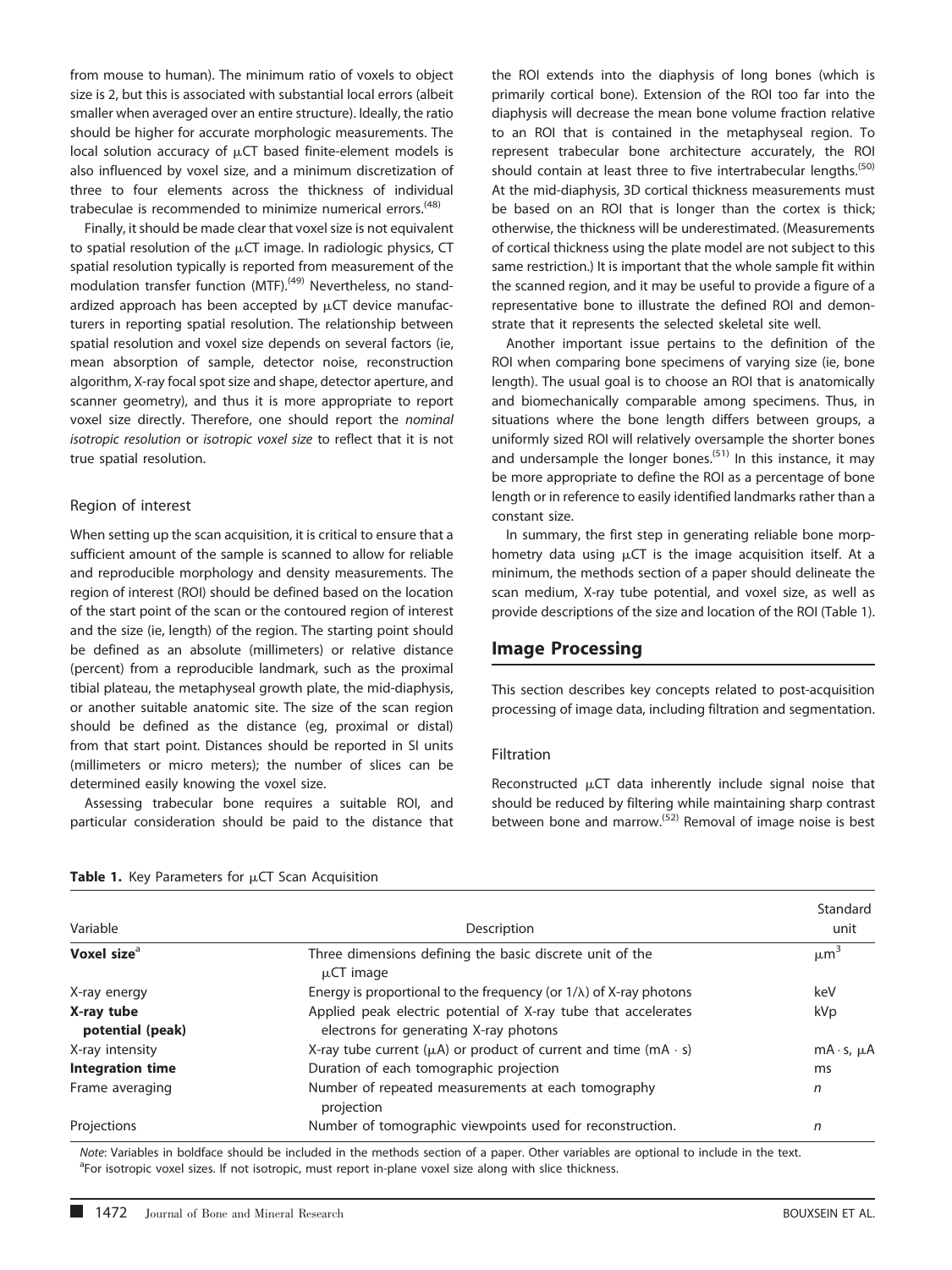

Fig. 3. Effect of Gaussian filtration on image clarity and contrast. As the Gaussian filter width is increased, noise is reduced, and the ring artifacts also can be removed. However, the images are also blurred, and contrast is reduced. (Image reproduced with permission from Stauber M, Muller R. Micro-computed tomography: a method for the non-destructive evaluation of the three-dimensional structure of biological specimens. Methods Mol Biol. 2008;455:273-292.)

accomplished by a low-pass filter, but this essentially blurs the image. Edge enhancement requires a high-pass filter, yet this may result in increased noise. Generally, a Gaussian filter does well at balancing these competing objectives, is easy to implement, and is fast, even for large data sets (Fig. 3). It is perhaps the most commonly used filter, but other options such as median filtering also provide good results. Alternatively, examples of edge-preserving filters include the anisotropic diffusion filter and the Laplace-Hamming filter. The rule of thumb is to apply a minimum amount of filtering to avoid degrading the  $\mu$ CT data. For example, too much Gaussian filtration will result in a blurred image that limits the ability to extract bone microarchitecture. A filter always should be applied prior to structural extraction, and it is important that all parameters used to define the filter be reported. For a Gaussian filter, the key parameters are the size of the discrete Gaussian kernel (window) and the standard deviation  $(\sigma)$ . Often a support of one or two voxels (eg,  $3 \times 3 \times 3$  or  $5 \times 5 \times 5$  window, respectively) and a standard deviation of between 0.5 to 2.0 will suffice depending on noise and voxel size, but each application will have different requirements.

#### Segmentation

The segmentation process is a critical step in the analysis and generally involves separating the mineralized and nonmineralized structures for subsequent quantitative analysis. A mistake at this stage of the  $\mu$ CT analysis will have a systematically impact on all subsequent results. It is essential to compare 2D images from the original and segmented images for some (if not all)  $\mu$ CT scans to ensure that the extracted bone is a good representation of the actual structure. Failure to do this may lead to errors in interpretation of the morphometric data such that one reports altered trabecular bone volume or connectivity when, in fact, the apparent changes are an artifact owing to inaccurate segmentation.

An important issue in segmentation relates to the contouring method employed to define the area in each slice to be included for segmentation and subsequent morphology measurements. The easiest approach is to create a constant circular or rectangular area that captures all the bone of interest. However, this approach does not allow separation of cortical and trabecular bone, and the extra space included around the exterior of the bone structure precludes accurate calculation of bone volume fraction (BV/TV) and other morphologic parameters. More precise contouring for specific cortical and trabecular bone regions therefore is typically warranted and can be achieved manually on a slice-by-slice basis or using automated algorithms.  $(53,54)$  There are several approaches to delineating the trabecular region, such as a uniform ROI, an irregular anatomic contour adjacent to the endocortical surface, or an irregular anatomic contour a few pixels away from the endocortical boundary (Fig. 4). The trabecular bone volume of a region whose contour is drawn directly adjacent to the



Fig. 4. Contouring methods used to delineate the trabecular bone region. The figure shows three different approaches for identifying the trabecular bone region of interest: (A) a regular, uniformly shaped region of interest, (B) an irregular, anatomic region of interest adjacent to the endocortical boundary, drawn using an automated algorithm,<sup>(53)</sup> and (C) an irregular, anatomic region of interest drawn manually a few voxels away from the endocortical surface. Images acquired at 70 kVp, 114 mA, 200-ms integration time. (Images courtesy of Rajaram Manoharan, Beth Israel Deaconess Medical Center.)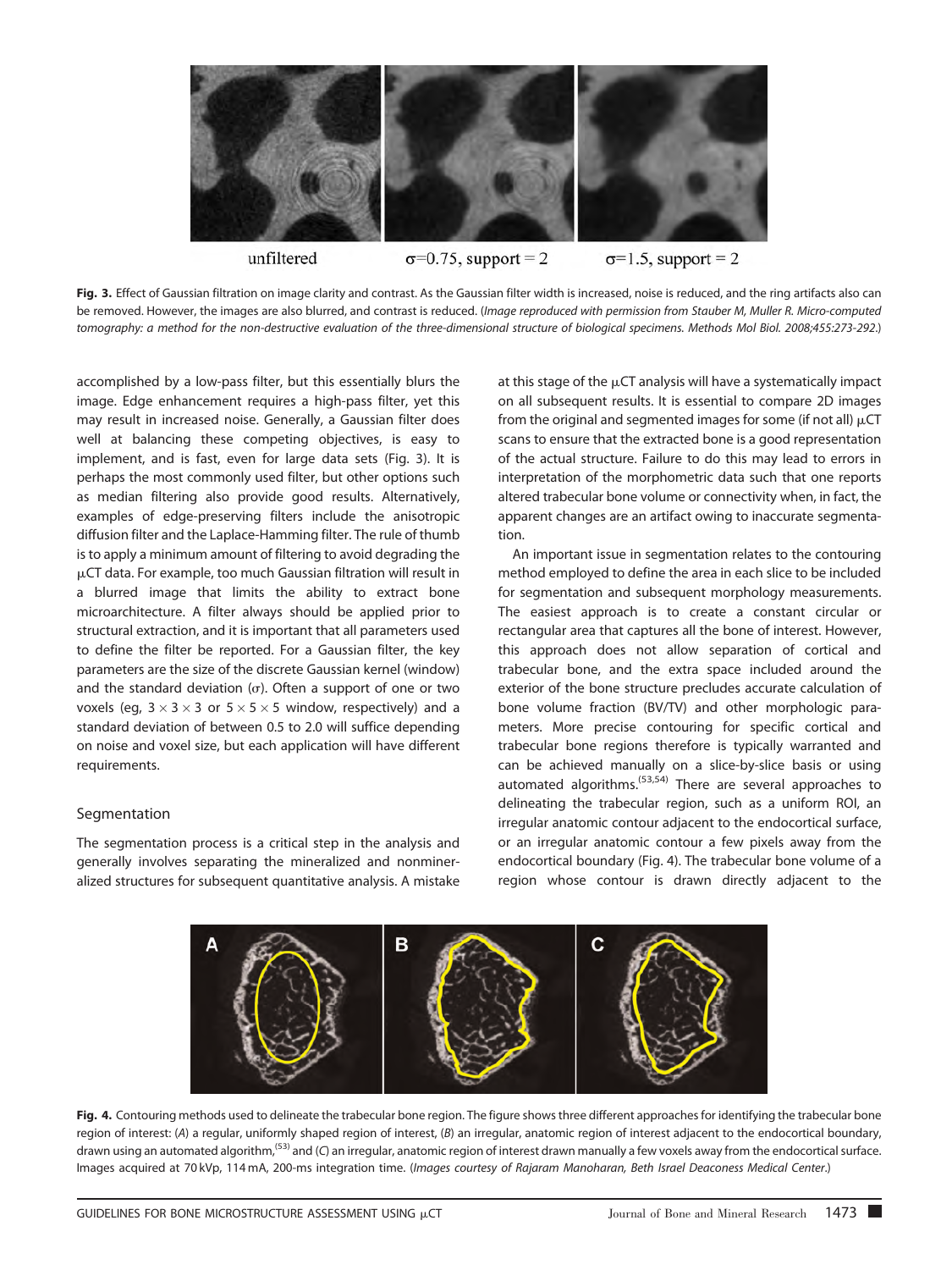

Fig. 5. Effect of different thresholds on image segmentation. (A) Original, unsegmented image of mouse distal femur. (B) Correctly segmented image showing reasonable binarization of bone structure. (C) Image segmented with too high a threshold such that key bone structures are missing and/or thinned relative to the original, unsegmented image. (D) Image segmented with too low a threshold such that bone structures appear too thick relative to the original, unsegmented image. Proper segmentation requires visual inspection and comparison of 2D and 3D binarized images with original gray-scale image. Images acquired at 70 kVp, 114 mA, and 200-ms integration time. (Images courtesy of Rajaram Manoharan, Beth Israel Deaconess Medical Center.)

endocortical boundary generally will be higher than that of a similar contour drawn a few pixels away from the endocortical surface. Thus, since each of these contouring approaches will lead to different results, it is essential to use the same method in all specimens that are being compared. Furthermore, one must describe the method (manual versus automated) used to delineate the trabecular and cortical bone regions.

Once the region to be analyzed has been identified (or contoured), there are several options for segmentation, all of which have the general goal of extracting a "physiologically and anatomically accurate'' representation of the bone tissue (ie, similar to histology).<sup> $(55)$ </sup> The simplest approach is to use a global threshold that extracts all voxels from the  $\mu$ CT data exceeding a given CT value (density). The advantage of using a global threshold is that it is efficient and requires setting only one parameter. In practice, the threshold is often set using either a fixed CT value or a percent of the CT-value range. To promote comparability across scanners, the equivalent density in milligrams per cubic centimeter of HA should be reported when available. In most studies, using a single global threshold for all scans is possible, and it ensures that differences between study groups are due to experimental effects rather than imageprocessing effects. Yet there is no consensus on a threshold that should be used for all studies, and extreme care must be taken when selecting a threshold in studies where bone mineralization may not be constant for all groups (ie, during growth and development or fracture healing) or when there are extreme ranges of bone volume fraction among groups,<sup>(56,57)</sup> in which

1474 Journal of Bone and Mineral Research BOUXSEIN ET AL.

case a single global threshold may not be adequate. Thus, in some cases, it is necessary to use more sophisticated segmentation tools, including specimen-specific thresholds<sup>(58,59)</sup> and/or the powerful class of local segmentation methods, where the inclusion of each voxel is based on its local neighborhood. Examples include using the local neighborhood histogram to account for image inhomogeneities owing to beam hardening<sup>(60)</sup> or using the magnitude of the local image gradient (Sobel operator) to identify bone marrow edges for limited resolution in in vivo images. $<sup>(6)</sup>$  The increased complexity of these segmen-</sup> tation routines merits caution because they normally require setting a number of parameters, and it is possible that the segmentation process interacts with the experimental treatment effects (eg, changes in tissue density). No matter what segmentation routine is applied, slice-wise 2D comparisons between the original and segmented scan must be performed to ensure accuracy of the segmentation (Fig. 5). If a study design requires the analysis of both cortical and cancellous bone at the same site (eg, vertebral body), then it may be preferable to segment the two tissue types and threshold the volumes separately to delineate bone from non-bone.<sup>(61)</sup> In any case, a detailed description of the filtration parameters and of the method used to achieve segmentation must be reported to allow proper interpretation and reproduction of  $\mu$ CT data.

In summary, the second step in generating reliable bone morphometry data using  $\mu$ CT is the image processing that occurs after image acquisition, specifically image filtration and segmentation. At a minimum, the methods section of a paper should state any algorithms used for image filtration (including key parameters used to define the filter), the approach used for image segmentation, and the method used to delineate the trabecular and cortical bone regions.

# Image Analysis: Bone Morphometry and Tissue Mineral Density

This section provides an overview of the most common morphometric indices that can be derived from the 3D images. Different  $\mu$ CT manufacturers provide different software packages for the computation of these indices; however, the algorithms all should be implemented using the references indicated, and the name of the indices and units always should be standardized, as noted in Tables 2 and 3. This section also describes the use of  $\mu$ CT to estimate tissue mineral density.

#### Trabecular bone morphometry

The standard method of quantitatively describing bone architecture is the calculation of morphometric indices, also referred to as quantitative morphometry. In the past, the microarchitectural characteristics of trabecular and cortical bone have been investigated by examining 2D sections of bone biopsies, combined with calculation of morphometric parameters using stereologic methods.<sup>(62)</sup> Whereas some measurements such as BV/TV and bone-surface-to-volume ratio (BS/TV) can be obtained directly from 2D images, several key parameters, including trabecular thickness (Tb.Th), trabecular separation (Tb.Sp), and trabecular number (Tb.N), are derived indirectly after assuming a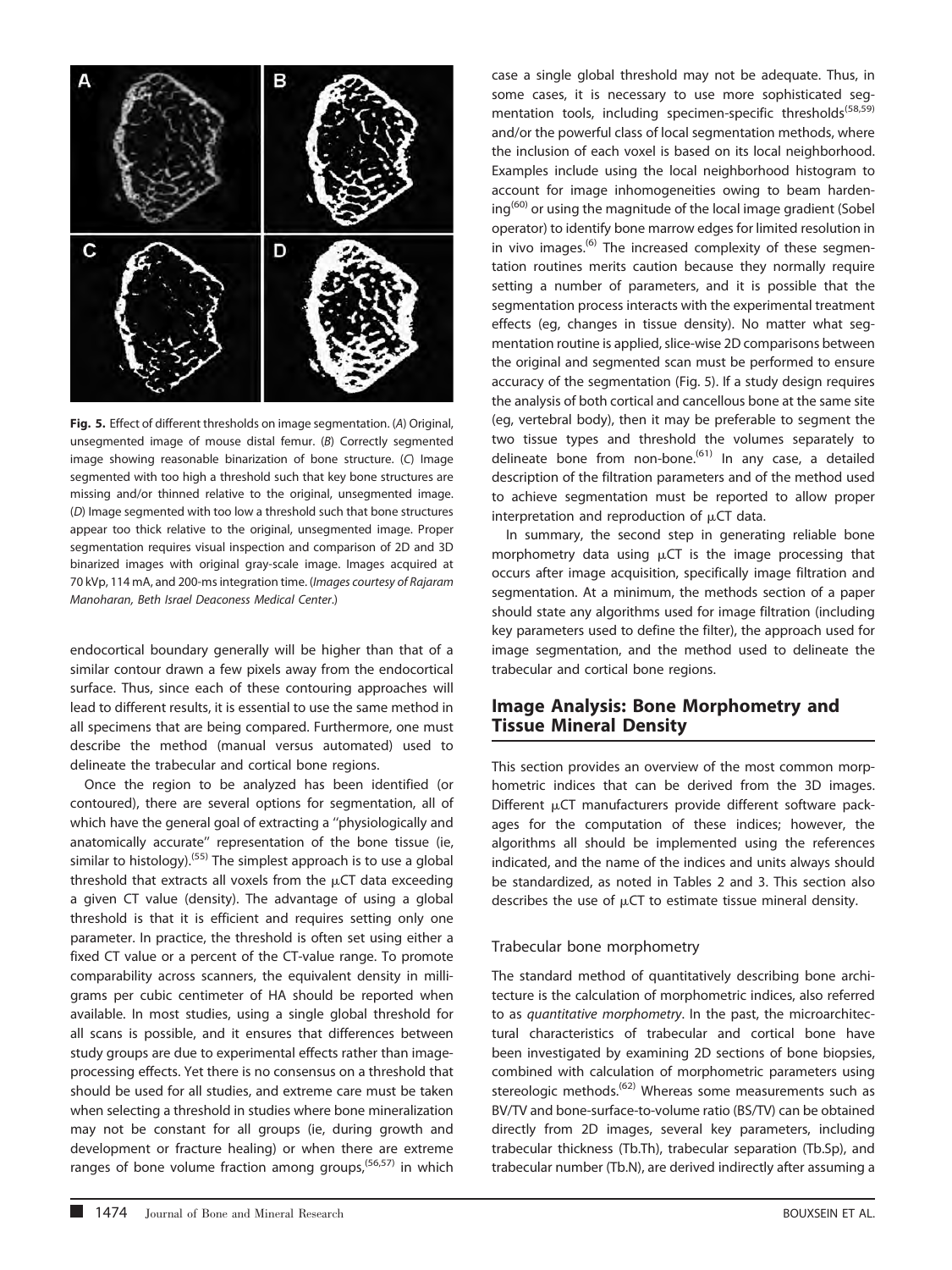| <b>Table 2.</b> Definition and Description of 3D Outcomes for Trabecular Bone Microarchitecture |
|-------------------------------------------------------------------------------------------------|
|-------------------------------------------------------------------------------------------------|

| Abbreviation | Variable                                       | Description                                                                                                                              | Standard unit                    |
|--------------|------------------------------------------------|------------------------------------------------------------------------------------------------------------------------------------------|----------------------------------|
| <b>TV</b>    | Total volume                                   | Volume of the entire region of interest                                                                                                  | mm <sup>3</sup>                  |
| <b>BV</b>    | Bone volume                                    | Volume of the region segmented as bone                                                                                                   | mm <sup>3</sup>                  |
| <b>BS</b>    | Bone surface                                   | Surface of the region segmented as bone                                                                                                  | mm <sup>2</sup>                  |
| <b>BV/TV</b> | <b>Bone volume fraction</b>                    | Ratio of the segmented bone volume to the total volume of<br>the region of interest                                                      | $\%$                             |
| BS/TV        | Bone surface density                           | Ratio of the segmented bone surface to the total volume of<br>the region of interest                                                     | mm <sup>2</sup> /mm <sup>3</sup> |
| BS/BV        | Specific bone surface                          | Ratio of the segmented bone surface to the segmented<br>bone volume                                                                      | mm <sup>2</sup> /mm <sup>3</sup> |
| Conn.D       | Connectivity density                           | A measure of the degree of connectivity of trabeculae<br>normalized by TV                                                                | 1/mm <sup>3</sup>                |
| SMI          | Structure model index                          | An indicator of the stucture of trabeculae:<br>SMI will be 0 for parallel plates and 3 for cylindrical rods <sup><math>(72)</math></sup> |                                  |
| Tb.N         | <b>Trabecular number</b>                       | Measure of the average number of trabeculae per unit length                                                                              | 1/mm                             |
| Tb.Th        | <b>Trabecular thickness</b>                    | Mean thickness of trabeculae, assessed using direct 3D methods                                                                           | mm                               |
| Tb.Sp        | <b>Trabecular separation</b>                   | Mean distance between trabeculae, assessed using direct 3D<br>methods                                                                    | mm                               |
| Tb.Th.SD     | Standard deviation of<br>trabecular thickness  | Measure of the homogeneity of trabecular thickness, assessed<br>using direct 3D methods                                                  | mm                               |
| Tb.Sp.SD     | Standard deviation of<br>trabecular separation | Measure of the homogeneity of trabecular separation, assessed<br>using direct 3D methods                                                 | mm                               |
| DA           | Degree of anisotropy                           | 1 = isotropic, $>1$ = anisotropic by definition; DA = length of<br>longest divided by shortest mean intercept length vector              | a                                |
| MIL          | Mean intercept length                          | Measurements of structural anisotropy                                                                                                    | a                                |

Note: Variables in bold are the minimal set of variables that should be reported when describing trebecular bone morphology. Dimensionless variable.

| Abbreviation     | Variable description                                                                                             | Standard unit   |
|------------------|------------------------------------------------------------------------------------------------------------------|-----------------|
| Tt.Ar            | Total cross-sectional area inside the periosteal envelope                                                        | mm <sup>2</sup> |
| Ct.Ar            | Cortical bone area = cortical volume (Ct.V) $\div$                                                               | mm <sup>2</sup> |
|                  | (number of slices $\times$ slice thickness)                                                                      |                 |
| Ma.Ar            | Medullary (or marrow) area                                                                                       | mm <sup>2</sup> |
| Ct.Ar/Tt.Ar      | Cortical area fraction                                                                                           | $\%$            |
| Ct.Th            | Average cortical thickness                                                                                       | mm              |
| Ps.Pm            | Periosteal perimeter                                                                                             | mm              |
| Ec.Pm            | Endocortical perimeter                                                                                           | mm              |
| $l_{\rm ap}$     | Moment of inertia about the anteroposterior axis                                                                 | mm <sup>4</sup> |
| $l_{\rm ml}$     | Moment of inertia about the mediolateral axis                                                                    | mm <sup>4</sup> |
| $I_{\text{max}}$ | Maximum moment of inertia                                                                                        | mm <sup>4</sup> |
| $I_{\min}$       | Minimum moment of inertia                                                                                        | mm <sup>4</sup> |
| J                | Polar moment of inertia                                                                                          | mm <sup>4</sup> |
| Ct.Po            | Cortical porosity: In a given cortical region, the volume                                                        | $\%$            |
|                  | of pores (Po.V, mm <sup>3</sup> ) $\div$ total volume of cortical bone<br>compartment (Ct.V, mm <sup>3</sup> )   |                 |
| Po.N             | Pore number                                                                                                      | n               |
| Po.V             | Total pore volume                                                                                                | mm <sup>3</sup> |
| AvgPo.V          | Average pore volume = $Po.V \div Po.N$                                                                           | mm <sup>3</sup> |
| Po.V.SD          | Standard deviation of pore volume                                                                                | mm <sup>3</sup> |
| Po.Dn            | Pore density = pore number (Po.N, n) $\div$ total volume<br>of cortical bone compartment Ct.V (mm <sup>3</sup> ) | $mm^{-}$        |

Table 3. Definition and Description of Outcomes for Cortical Bone Morphology

Note: Variables in bold are the minimal set of variables that should be reported when describing cortical bone morphology.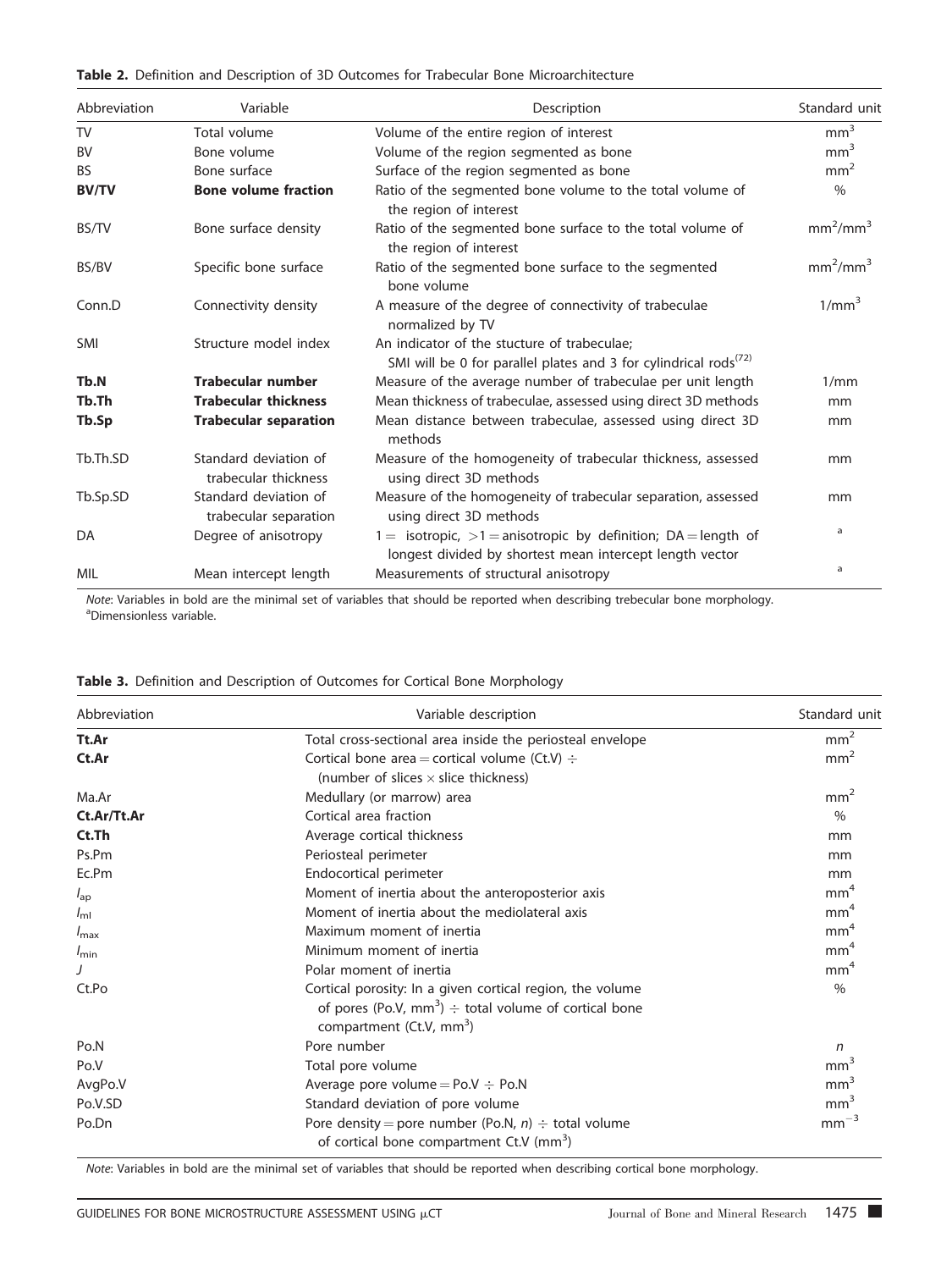fixed-structure model such as a rodlike or platelike structure.<sup>(1)</sup> These highly idealized models can be considered as two ends of a spectrum, where the real architecture is a mixture of both rods and plates, with the precise composition differing according to skeletal site, disease state, treatment, and age. Thus the correlations among Tb.Th, Tb.Sp, and Tb.N measurements made using 2D methods that require assumptions about the underlying structure and 3D model-independent measurements of these parameters are only modest and vary with skeletal site.<sup> $(63)$ </sup> Hence deviations in trabecular structure from the assumed plate or rod models will lead to unpredictable errors in the indirectly derived parameters. For this reason, and to take full advantage of the volumetric measurements, it is recommended that 3D model-independent algorithms be used for computing trabecular bone microarchitecture from  $\mu$ CT images.<sup>(15,63)</sup>

The basic morphometric indices include the measurement of bone volume (BV) and the total volume of interest  ${(IV)}^1$  These indices can be derived from either a simple voxel-counting method or a more advanced volume-rendering method, also referred to as volumetric marching cubes (VOMACs),<sup>(64)</sup> where the latter method may be more accurate for small or very complex structures. The ratio of these two measures is termed bone volume fraction (BV/TV). Another basic measure is the bone surface (BS), which is conventionally computed by triangulation of the object surface using a marching-cubes algorithm.<sup>(65)</sup> The bone surface density (BS/TV) and specific bone surface (BS/BV) then can be derived easily by dividing the total volume or bone volume, respectively.

As noted earlier, mean trabecular thickness (Tb.Th), mean trabecular separation (Tb.Sp), and mean trabecular number (Tb.N) all should be based on 3D calculations, namely, a spherefitting method, where for thickness measurement the spheres are fitted to the object and for separation the spheres are fitted to the background<sup>(14)</sup> (Fig. 6). The basic approach is to determine the diameter of the largest possible sphere that can be fitted



Fig. 6. Schematic representation of algorithm used for direct 3D method for calculating trabecular thickness  $(A)$  and separation  $(B)$ . 3D distances are computed by fitting spheres inside the structure (ie, to assess average trabecular thickness) or inside the background (marrow space, ie, to assess average trabecular separation). The average diameter of the spheres represents the object thickness, and the standard deviation of the diameter represents the variability in the object thickness. (Image courtesy of Andres Laib, PhD, Scanco Medical AG.)

through each voxel that is completely contained within the object (or background) and then to average these diameters. This approach yields a reasonable average thickness of the structure or the background, where the latter reflects the mean trabecular separation. The mean trabecular number is computed as the inverse of the mean distance between the mid-axes of the structure, which are derived via the distance-transformation method.<sup>(66)</sup> An advantage of this approach to computing trabecular morphometry is that not only mean values but also the variation of those measures are calculated and expressed by the standard deviation.

Several studies show that the degree of anisotropy (ie, a description of how the structural elements are oriented), together with bone volume fraction, may explain a significant part of the mechanical properties of a 3D structure. Therefore, several methods to estimate the anisotropy of trabecular bone have been proposed, including those based on mean intercept length  $(MIL)<sub>1</sub><sup>(67)</sup>$  volume orientation (VO),<sup>(68)</sup> star volume distribution (SVD),<sup>(69)</sup> and star length distribution (SLD). These and other measures of architectural anisotropy are reviewed in detail elsewhere.(70)

An index termed connectivity (Conn) was developed to characterize the redundancy of trabecular connections. Connectivity is derived from the Euler number,<sup> $(71)$ </sup> which is a fundamental topologic measure counting the number of objects, the number of marrow cavities fully surrounded by bone, and the number of connections that must be broken to split the structure in two parts. Since the connectivity depends on structure size, it is more appropriate to present this index as a density [connectivity density (Conn.D)] by dividing it by the total volume.<sup>(71)</sup> To estimate the plate- versus rod-like characteristic of the trabecular bone structure, an index called the structure model index (SMI) was developed.<sup>(72)</sup> This index was designed to be 0 for perfect plates, 3 for perfect rods, and 4 for perfect spheres. However, although this index was designed to yield values in the range of 0 to 4, it may happen that values outside this range occur at very high or very low values of bone volume fraction, and interpretation of these values is difficult. An alternative approach to describing the structure quantifies the actual number of rods and plates within a bone structure.<sup>(73)</sup>

#### Cortical bone morphometry

Although a volume of interest is imaged, some aspects of cortical bone morphometry are customarily expressed using area measurements — such as total cross-sectional area (Tt.Ar,  $mm<sup>2</sup>$ ), marrow area (Ma.Ar, mm<sup>2</sup>), and cortical bone area (Ct.Ar, mm<sup>2</sup>). Using average cross-sectional geometry measurements rather than volume measurements allows comparison across studies when different sized volumes of interest are scanned. To compute average cross-sectional area measurements, the volume of interest (ie, a cylinder) is divided by the number of slices and voxel height (ie, Tt.Ar = Tt.V /(no. of slices  $\times$  voxel height). Other key parameters for cortical bone include the periosteal and endosteal perimeters (Ps.Pm and Ec.Pm); maximum  $(l_{\text{max}})$ , minimum  $(l_{\text{min}})$ , and polar (J) area moments of inertia and/or

<sup>1</sup>Note that our definition of TV as total volume differs from that of the histomorphometry nomenclature guidelines by Parfitt and colleagues (1987),<sup>(1)</sup> where TV represents tissue volume.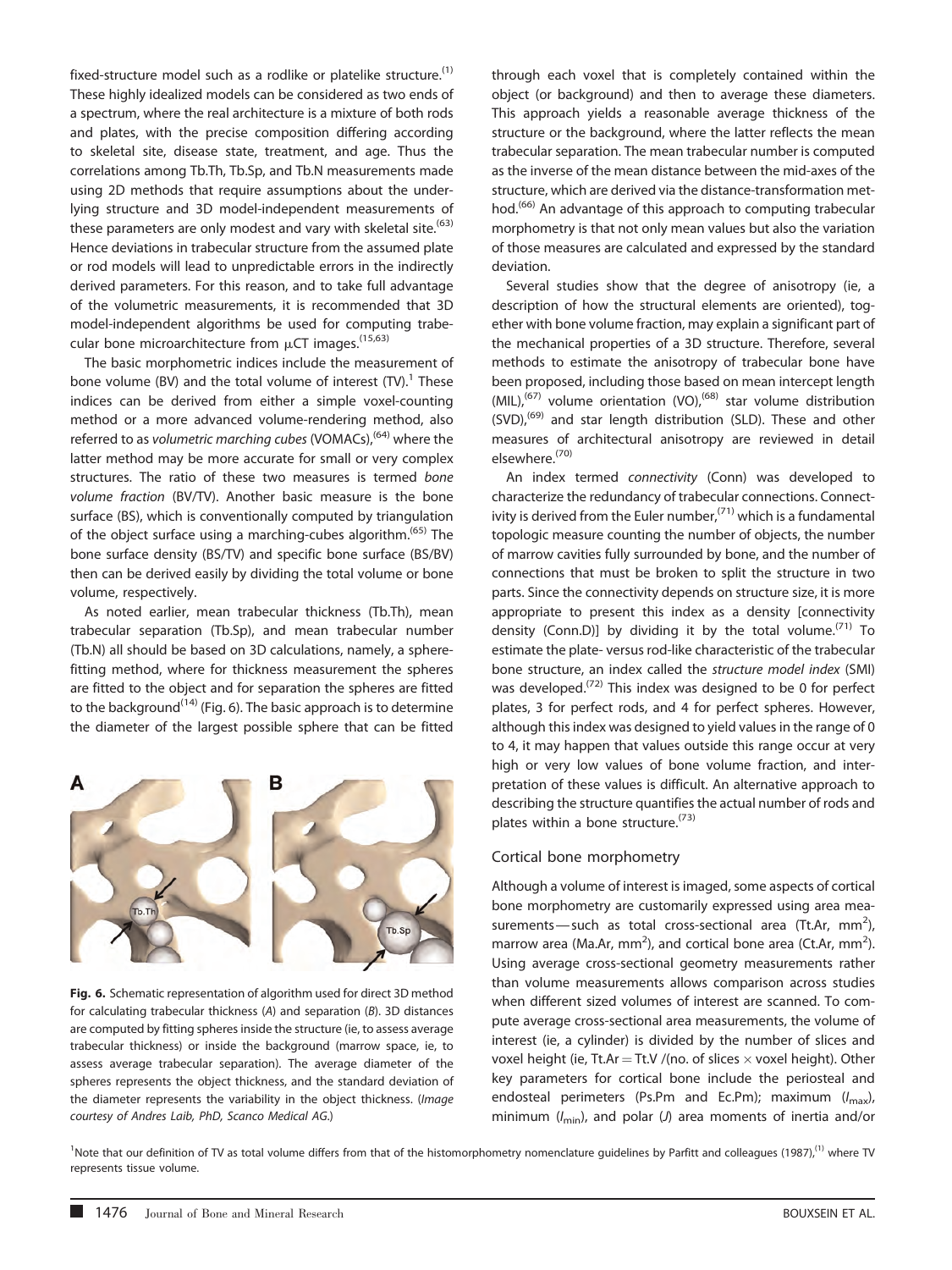anatomically based moments of inertia for bending about the anteroposteror or mediolateral axes  $(l_{ap}$  and  $l_{ml}$ , respectively); cortical bone area fraction (Ct.Ar/Tt.Ar, %); and cortical thickness (Ct.Th,  $\mu$ m), where it is recommended that cortical thickness be computed using distance-transform methods.<sup>(14)</sup> If image resolution is sufficient (ie, pores can be resolved), one also may report cortical porosity (Ct.Po, as Po.V/Ct.V, %), total pore volume (Po.V, mm<sup>3</sup>), pore number (Po.N, #), average pore volume (Po.V/ Po.N, mm<sup>3</sup>), the standard deviation of the pore volume (Po.V.SD, mm<sup>3</sup>), and pore density (Po.N/Ct.V, mm<sup>-3</sup>).

#### Bone and tissue mineral density

Although  $\mu$ CT has been used primarily to generate information about bone structure, it also can be used to estimate tissue mineral density (TMD). TMD differs from bone mineral density (BMD) in that TMD is calculated from the average attenuation value of the bone tissue only and does not include attenuation values from non-bone voxels, as is done for BMD (whether volumetric or areal). The linear attenuation coefficient measured by  $\mu$ CT, which can be converted to physical density (mg/cm<sup>3</sup> of HA), depends on the physical density and electron density of bone. Because both the amount of mineralized tissue and the degree of mineralization vary among bones, genotype, or times during growth and aging,  $\mu$ CT provides a means to incorporate a measure of mineralization into a study design that is rapid and nondestructive compared with traditional methods for assessing mineralization, such as quantitative microradiography, backscattered electron microscopy, or ash content. However, as previously discussed, the degree of X-ray attenuation is highly dependent on the X-ray energies employed and thus is subject to artifacts attributable to the scanner hardware, specimen size, and specimen tissue density.<sup>(17,74)</sup> For a polychromatic X-ray source, which pertains to the vast majority of  $\mu$ CT systems, there are several potential sources of artifacts that can alter attenuation values and therefore TMD measurements, including beam hardening, partial-volume effects, photon starvation, photon scatter, and undersampling. Beam-hardening artifacts can be reduced by placing aluminum or copper filters in the beam path to remove the low-energy X-rays and/or by use of beamhardening correction algorithms.<sup>(17)</sup> Attenuation artifacts can be reduced by using an aluminum or copper/aluminum filter, a beam flattener, and scanning a full 360 degrees.<sup>(75)</sup> Scanning for a full 360 degrees appears particularly important for reducing artifacts when multiple samples are scanned simultaneously.

However, despite these approaches for reducing errors in TMD measurements, it is important to recognize that significant errors in TMD measurements can occur when using a polychromatic X-ray source.<sup>(17,43,74,76)</sup> Under some circumstances, errors are negligible, but under different experimental conditions, the errors can be significant and can compromise the data integrity and interpretation of findings. Investigators must be vigilant in identifying possible errors in TMD that may be associated with their particular experimental conditions, and results must be interpreted with caution. Generally, there is better confidence of comparisons within studies than between studies.

To improve the accuracy of the measurements, some manufacturers use a partial-volume suppression technique in which a fixed number of surface voxels are discarded at the bone–soft tissue interface. Users should know whether their system employs this approach because it will influence the minimum number of voxels that should be included within a structure for reasonable TMD measurements. For example, if two surface voxels are discarded (on each surface), then the mean thickness of the structure must be at least 5 voxels; otherwise, there is no meaningful volume left to determine TMD. Generally, for mouse bones, TMD measurements using standard desktop  $\mu$ CT systems with approximately  $10$ - $\mu$ m voxel size are possible for diaphyseal cortical bone but are not appropriate for individual trabeculae or for the thin cortex found in metaphyseal regions. New developments in  $\mu$ CT imaging that allow higher-resolution images (approximately 1- $\mu$ m voxel size) may allow assessment of TMD in mouse trabeculae. In larger animal or human specimens, TMD measurements may be possible for trabecular bone if the resolution is good enough (ie, at least 3 voxels located within the trabeculae). TMD should be reported in units of grams per cubic centimeter or, if an HA phantom is used for calibration, in units of milligrams of HA per cubic centimeter. One must report the method(s) used to reduce beam hardening (ie, hardware, software, or both), the method and frequency at which calibration is performed, and whether partial-volume suppression was employed.

# Reporting Results

## Reporting quantitative morphometry data

Clearly, the decision on which morphometric indices should be reported depends largely on the research question. Here we propose a minimal set of parameters that should be reported for the characterization of both cortical and trabecular bone in rodents. In long bones, it is recommended to focus on the femur because there is already a relatively large number of studies reporting results for the femur, and values for the accuracy and reproducibility of these measures have been assessed for murine femurs.<sup>(7,77)</sup> Also, both trabecular and cortical parameters can be evaluated from the distal metaphysis and mid-diaphysis, respectively. The tibia is also acceptable for trabecular bone measurements at the proximal metaphysis and cortical bone measurements at the diaphysis.

The other recommended standard site is the vertebral body, which traditionally has been used for trabecular bone measurements, but it also can be used for cortical bone measurements.(78,79) It is recommended to use lumbar rather than thoracic or caudal spinal segments because the volume of the lumbar vertebral bodies is the greatest, and therefore, more bone is sampled.

The minimal set of variables that should be reported for trabecular regions includes bone volume fraction (BV/TV), trabecular thickness (Tb.Th), trabecular separation (Tb.Sp), and trabecular number (Tb.N) because these can be found in most publications and also can be compared to some extent with classical histomorphometric variables. Depending on the research question, additional variables, such as the structure model index (SMI), connectivity density (Conn.D), degree of anisotropy (DA), and many others, can be reported, but typically only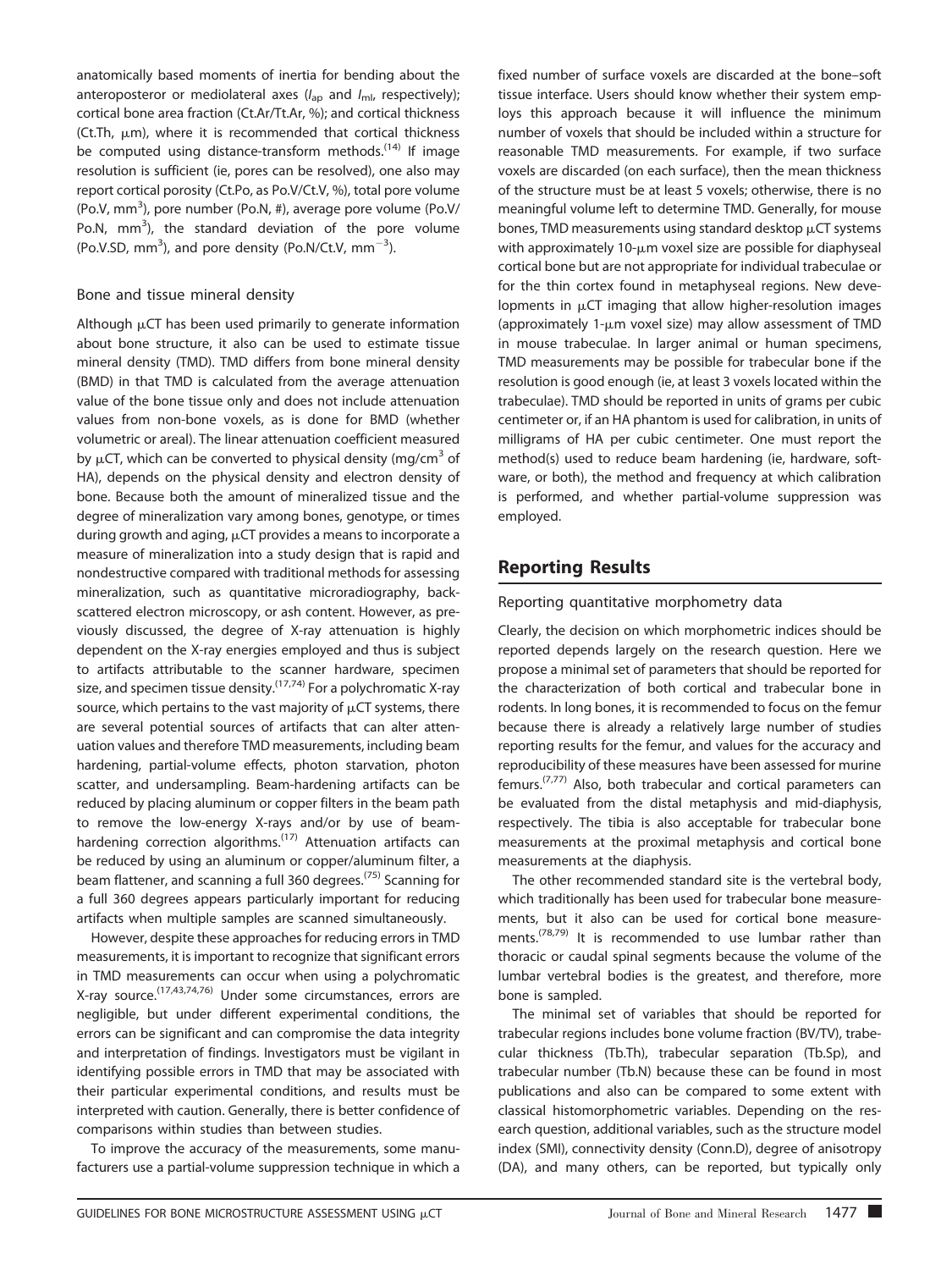variables that are critically discussed in the paper should be reported to avoid a long list of variables that are not put into perspective.

The minimal set of variables that should be reported for cortical regions includes total cross-sectional area (Tt.Ar), cortical bone area (Ct.Ar), cortical thickness (Ct.Th), and cortical bone fraction (Ct.Ar/Tt.Ar). Area moments of inertia, cortical porosity, pore morphology, tissue mineral density, and other measurements also may be of interest depending on the research question and ability of the imaging approach to assess these variables accurately.

#### Presentation of images

In addition to reporting the results from quantitative morphometry, investigators may wish to include some images to assist in visualizing the differences among experimental groups and supporting the statistical analysis of the quantitative endpoints. In this case, whenever possible, standard radiologic guidelines for orientation of clinical CT images should be followed for  $\mu$ CT. Also, it is advised that images of the median animal or, alternatively, of the specimen whose value is closest to the group mean, both selected with respect to one predefined morphometric parameter, be presented. In most cases, the selection of the median or mean animal(s) will be based on bone volume or bone volume fraction depending on the site and type of bone. Although 3D reconstructions of the segmented image data can make very stunning pictures, often 2D sections of original grayscale images provide relevant and synergistic information, depending on the research question. In either case, the approach used to select the ''representative image'' must be described either in the methods or in the figure legend. If images other than the median animals (eg, extremes from each group) are used, then it must be clearly specified in the methods and/or the figure legends.

# Quality Control

To yield the highest-quality images and most accurate results from a  $\mu$ CT scan, steps should be taken to ensure that the system is working properly and that image data are not distorted by scanning artifacts. Users should follow manufacturer's instructions for quality control that are specific to their  $\mu$ CT scanning system.

## Phantom Calibration

If results from a  $\mu$ CT scan are to be used to report the density of a sample, it is necessary that the  $\mu$ CT system be calibrated properly using phantom samples of known density, which are in the range of densities expected for the samples to be measured. Many manufacturers provide phantoms that should be measured on a regular basis (daily or weekly) to ensure accurate density readings. Ideally, the thickness of the phantom rod should approximate the thickness of the object to be measured. If the scanner is not calibrated regularly using known density phantoms, then the results of the scan should be reported in terms of pixel brightness (Houndsfield units or linear attenuation coefficient) rather than density (mg  $HA/cm^3$ ).

### Inspection of images: Common artifacts

After scanning, images should be carefully inspected visually. Several scanning artifacts that occur commonly and can strongly affect morphology and density outcomes are readily apparent by visual inspection.<sup>(52)</sup>

Ring artifact: Occasionally, minor problems such as a defective pixel on the CCD, a defect in the scintillator that converts X-rays to visible light, or dust on the detector system will create an artifact that looks like rings or half rings around the rotation center of the reconstructed image (Fig. 7). Cleaning the system sometimes can eliminate this artifact. For defective pixels, some systems have the ability to replace the pixel electronically using an average of neighboring pixels. Although the data at the defective pixel are lost, averaging will effectively remove the ring artifact.

Metal artifact: Materials with very high linear attenuation coefficients (such as metals) may cause total absorption of the X-ray beam, yielding star-shaped artifacts in the reconstructed images (Fig. 7). This effect can be prevented only by excluding the high-absorbing materials from the scan. Metals such as steel can be replaced by aluminum or titanium, which have much lower linear attenuation coefficients and should not cause this type of artifact.



Fig. 7. Examples of common scanning artifacts: (A) ring artifact; (B) metal artifact; and (C) motion artifact. The ring artifact in this image was caused by a defect of the scintillator that converts X-ray to visible light. The screw in panel B absorbs much radiation, which results in star-shaped artifacts as well as distortions of the image in its neighborhood. Panel C shows the ulna of a patient measurement in which the patient moved the arm during measurement. For this reason, the cortex is not a closed ring but rather composed of two half rings that go along with two tails. (Images reproduced with permission from Stauber M, Muller R. Micro-computed tomography: a method for the non-destructive evaluation of the three-dimensional structure of biological specimens. Methods Mol Biol. 2008;455:273-292.)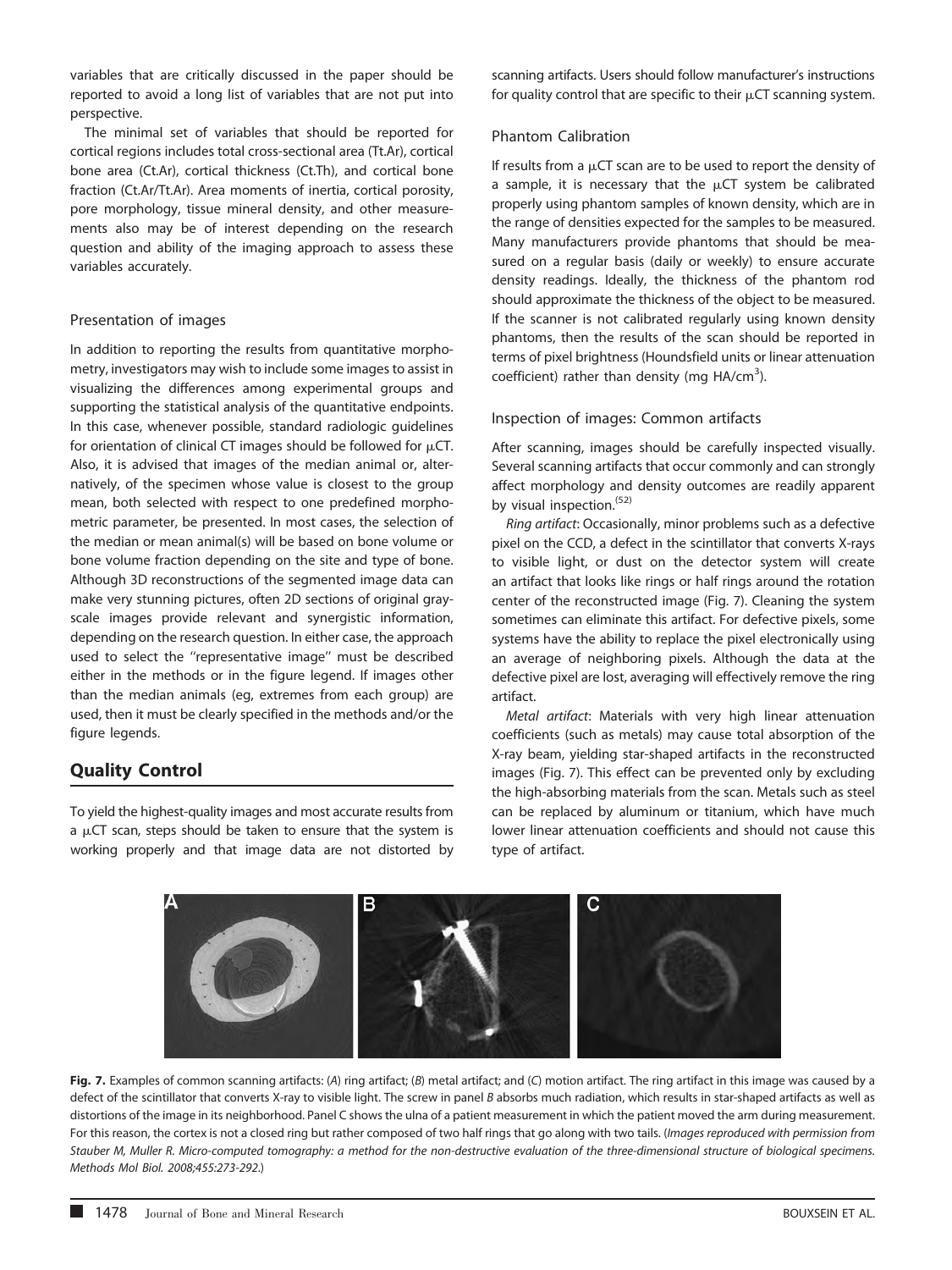Motion artifact: During scanning, a sample typically is rotated relative to the radiation source (or reversed in the case of in vivo scanners) to obtain X-ray projections from multiple angles. If the object moves within the scanning tube during this rotation, the projections will not fit together properly during reconstruction, resulting in distortion of the object (Fig. 7). For this reason, it is important to stabilize the sample properly so that no extraneous motion will occur during scanning. Misalignment of the center of rotation also can appear to be a motion artifact. In this case, a phantom measurement (which presumably would have no possibility for motion) should be performed to distinguish between the two possible sources for the artifact.

# Special Considerations for Murine Imaging **Studies**

There are a number of special considerations for achieving highquality bone morphometry data in the mouse skeleton. Among the key challenges is the small size of the bones and structures of interest, such as trabecular thickness or cortical thickness in the metaphyseal regions or vertebral body—particularly in young animals. Thus the choice of voxel size is critical for reliable measurements.

Skeletal sites of interest also must be selected carefully depending on the specific research question. For trabecular bone analysis of mice or rats, the sites investigated most often are the proximal tibia, distal femur, and vertebral body. It may be desirable to analyze more than one skeletal site, particularly an appendicular and axial site, because heterogeneity among skeletal sites has been reported previously,<sup> $(56,80,81)$ </sup> although the optimal study design and choice of  $\mu$ CT analyses will depend on the research question. When considering the research question, it should be noted that age-related trabecular bone loss begins at a relatively young age in the metaphyseal regions of the long bones and continues into old age such that bone volume fraction can be as low as a few percent in aged animals.<sup>(56)</sup> This very low bone volume makes it challenging to detect differences between groups and makes it particularly difficult to detect bone loss or inhibition of bone loss in an adult animal and/or skeletal region that has already undergone significant bone loss. In comparison, in the vertebral body, age-related trabecular bone loss begins at a later age and is not as dramatic.<sup>(56)</sup> Another caveat with the mouse is that certain strains are known to have very few trabeculae at certain skeletal sites (eg, proximal tibia of C57BL/ 6J), particularly in older animals,<sup>(56)</sup> and this very low number of trabeculae may lead to exaggerated conclusions (eg, an increase from one trabecula to two would appear to be a relatively large change). Moreover, one must be very cautious in interpreting certain morphometric data, particularly connectivity and anisotropy, when few trabeculae are included in the ROI.

Selecting the volume of interest at a particular skeletal site is an important issue. In mice especially, trabecular bone in the metaphyseal region is largely confined to a few millimeters adjacent to the metaphyseal growth plate. Extending a volume of interest beyond this region would include more ''empty space.'' thereby reducing the mean values for BV/TV at that skeletal site and possibly masking relevant differences between study groups (Fig. 8).



Fig. 8. Influence of the volume of interest on trabecular BV/TV at the distal femur of a 24-week-old female C57BL/6 mouse. Evaluation of epiphyseal trabecular bone (A) typically will yield a much higher BV/TV than evaluation of metaphyseal trabecular bone (B, C). Likewise, a volume of interest limited to the metaphyseal trabecular bone close to the growth plate (B) will yield a higher BV/TV than a larger volume of interest that includes a large amount of ''empty space'' in the diaphysis that contains few trabeculae (C). (Images reproduced with permission from Christiansen BA and Bouxsein ML. Assessment of bone mass and microarchitecture in rodents. In Rosen CJ, ed. Primer on Metabolic Bone Diseases and Disorders of Mineral Metabolism, 7th ed. Washington, DC: American Society for Bone and Mineral Research; 2008:38–44.)

# Additional Current and Future Uses for  $\mu$ CT Imaging of Small Animals

This section reviews a few of the nonstandard uses of  $\mu$ CT for imaging studies, some of which are likely to become more prominent and therefore deserve mention, as well as discussing the use of synchrotron-based imaging systems. In particular, in vivo high-resolution imaging is likely to become a standard method for small animal studies and is thus discussed below. Radiopaque contrast agents have been employed to provide enhanced imaging capabilities in several different scenarios, including assessment of microdamage, $^{(82)}$  vascular morphology, $^{(35,83-85)}$ and cartilage degradation.<sup>(40,42)</sup> Principles from preceding sections regarding image acquisition, analysis, and reporting are relevant here, although, wherever possible, we point out unique considerations for these nonstandard uses of  $\mu$ CT imaging.

#### In vivo  $\mu$ CT

In vivo  $\mu$ CT provides the high resolution of  $\mu$ CT while allowing for longitudinal studies of bone morphology. In vivo  $\mu$ CT thus is an ideal strategy for tracking bone changes that occur on a time scale of weeks or months, such as bone loss associated with disuse or ovariectomy or increased bone mass owing to pharmacologic or mechanical intervention. By registering 3D images against images from previous time points, it is possible to determine the precise locations of bone formation or resorption<sup>(86–88)</sup> (Fig. 9). The ability to perform longitudinal assessments of bone microstructure has the potential to reduce the number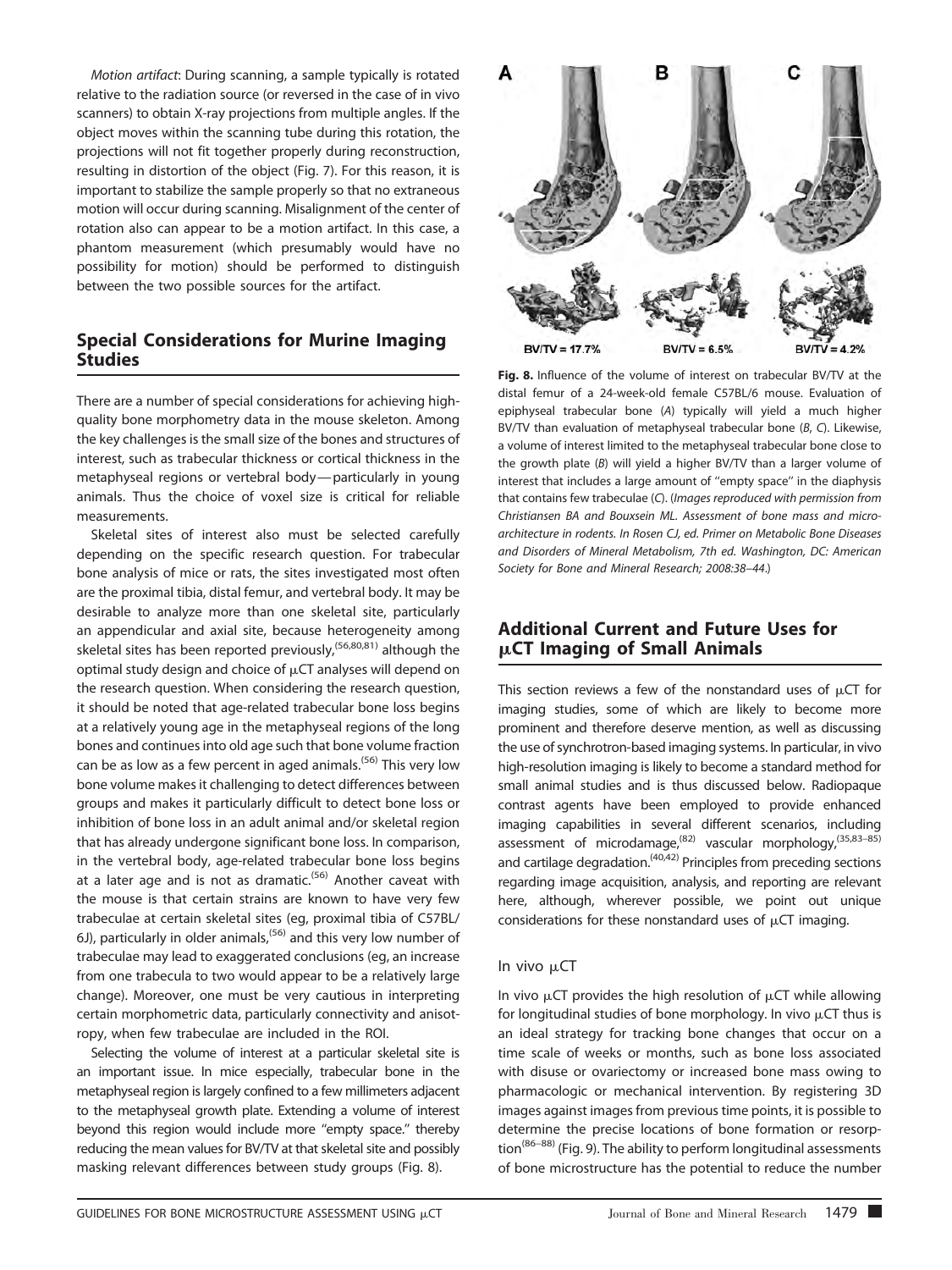

Fig. 9. In vivo longitudinal µCT images of the proximal tibia of a 30-week-old Wistar rat at baseline and then 2 and 4 weeks after ovariectomy. Note the marked deterioration of trabecular bone in the metaphysis, particularly adjacent to the growth plate, in comparison with little change in the epiphysis. (Images courtesy of J. E. M. Brouwers, Eindhoven University of Technology, and reproduced with permission from Christiansen BA and Bouxsein ML. Assessment of bone mass and microarchitecture in rodents. In Rosen CJ, ed. Primer on Metabolic Bone Diseases and Disorders of Mineral Metabolism, 7th ed. Washington, DC: American Society for Bone and Mineral Research; 2008:38–44.)

of animals needed in a given study and provide novel information about skeletal development, adaptation, repair, and response to disease or therapeutic interventions. For example, in vivo  $\mu$ CT has been used to follow the rapid trabecular bone loss in rats in the weeks immediately following ovariectomy<sup>(87,89)</sup> and was able to discern significant "irreversible" reductions in trabecular connectivity after only 2 weeks.<sup>(89)</sup> In vivo  $\mu$ CT also has been used to study the effects of aging,<sup>(90)</sup> disuse,<sup>(91–93)</sup> whole-body vibration,<sup>(94)</sup> and pharmacologic treatments.<sup>(95,96)</sup> In addition to measuring bone morphology, Judex and colleagues<sup>(97)</sup> have demonstrated that in vivo  $\mu$ CT can be used to assess total-body fat and the size of regional fat deposits in mice.

Despite the clear advantages of in vivo  $\mu$ CT, there are also several issues to consider. First, there are concerns about the amount of ionizing radiation delivered during the in vivo  $\mu$ CT scan, particularly when animals are scanned multiple times throughout an experimental period. This radiation may introduce unwanted effects on the tissues or processes of interest or on the animals in general. Young, growing animals and proliferative biologic processes, such as fracture healing or tumor growth, may be particularly susceptible to radiation exposure. The radiation exposure reported by Waarsing and colleagues,<sup>(86)</sup> namely, 0.4 Gy for a single 20-minute  $\mu$ CT scan (10- $\mu$ m voxel size) of a rat hind limb, is not predicted to have significant deleterious effects on bone cells,<sup>(98)</sup> but the effect of multiple exposures needs additional investigation. Klinck and colleaques<sup>(99)</sup> performed weekly in vivo  $\mu$ CT scans of the proximal tibia of ovariectomized and sham-operated rats beginning at 12 weeks of age. With an estimated 0.5 Gy exposure per scan, they found no observable effects of radiation on the animals' overall health, but trabecular bone volume was 8% to 20% lower in the irradiated limbs than in the contralateral nonirradiated limbs. Importantly, radiation effects may be greater in some tissues than in others and at some ages than at others. In particular, tumors are likely to be highly susceptible to the effects of radiation, and thus there is a high likelihood that studies of tumor initiation and progression could be adversely affected by exposure to radiation from in vivo  $\mu$ CT measurements. It is clear that additional studies are needed to determine the potential effects of repeated in vivo  $\mu$ CT scans in a variety of experimental

models. Furthermore, current observations provide strong rationale for the inclusion of measurements of an internal nonirradiated control limb in the study design whenever possible. Investigators should report the dose rate (in mGy/min) as measured by an ionization chamber with appropriate shielding by a tissue-equivalent plastic.

A second potential limitation of in vivo  $\mu$ CT imaging relates to possible movement artifacts that may be introduced owing to the animal's breathing. This is a negligible concern when scanning peripheral limbs, but motion should be taken into account when scanning the axial skeleton. The final issue associated with in vivo imaging is concern over the ability to monitor changes in individual bone structures accurately and precisely over time. Although theoretically possible and highly intriguing, accomplishing this requires accurate registration of images acquired at different time points, an area of active research.(87)

## Contrast-enhanced  $\mu$ CT imaging of vascularization

Vascular imaging is highly desirable given that the processes of angiogenesis and osteogenesis are intimately linked during bone development, growth, remodeling, and repair. Traditional histologic approaches to vascular imaging and analysis have significant limitations that may be overcome with the 3D highresolution quantitative capabilities of  $\mu$ CT. Unfortunately, the attenuation of hydrated soft tissues such as blood vessels is typically too low to detect directly via  $\mu$ CT imaging. However, vascular structures can be visualized and quantified using 3D  $\mu$ CT analysis combined with a perfused contrast agent.

Using a murine hind limb ischemia model, Duvall and colleagues demonstrated the utility of contrast-enhanced  $\mu$ CT analysis to quantify 3D vascular network morphologic parameters, including vessel volume, thickness, number, connectivity, and degree of anisotropy.  $(84,85)$  Briefly, the technique involves perfusion of a radiodense silicone rubber contrast agent containing lead chromate (Microfil MV-122, Flow Tech, Carver, MA, USA) through the vasculature at the time of euthanasia. Other types of contrast agents also may be used, but it is important to assess the ability of each agent to provide reproducible and stable perfusion throughout the vasculature and homogeneous attenuation that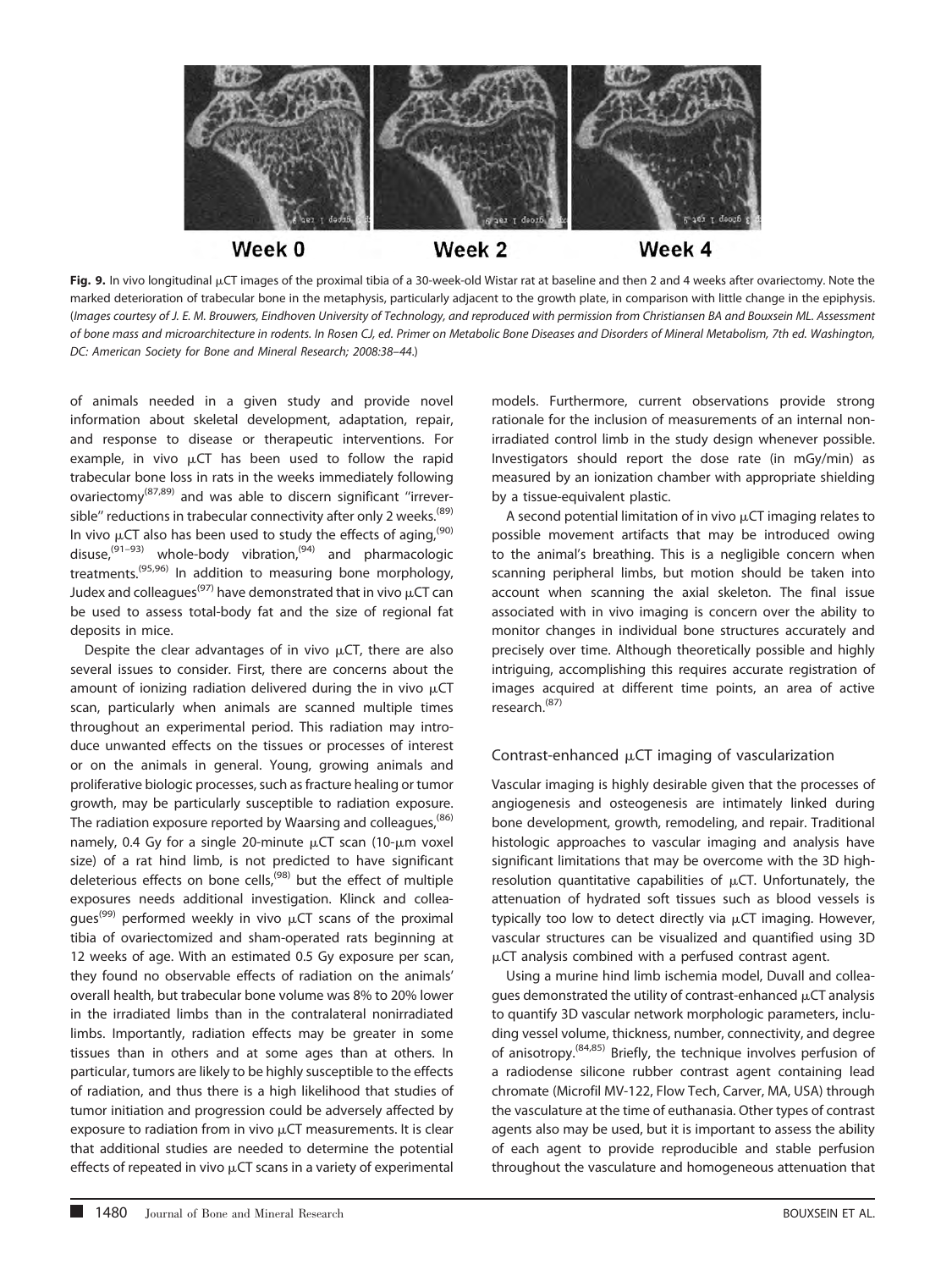allows segmentation from surrounding tissues. Applications of the vascular  $\mu$ CT imaging technique have included studies on response to ischemic injury,  $(84,85)$  phenotypic characterization of tissue repair and remodeling,  $(85)$  therapeutic angiogenesis,  $(83)$ postnatal development and growth,(100,101) cerebral circulation,(102) vascular biomechanics and disease,<sup> $(103)$ </sup> fracture healing, $(35)$  and tissue engineering<sup> $(104,105)$ </sup> (Fig. 10).

Segmentation and image resolution affect the ability of  $\mu$ CT imaging to detect vascular structures of different sizes.<sup>(84)</sup> Samples can be demineralized prior to scanning to facilitate segmentation of vascularization from bone. If analysis of bone and vasculature are desired, an effective approach is to combine in vivo  $\mu$ CT imaging of bone with postmortem imaging of vasculature following demineralization. Selection of the optimal voxel size should be based on the intended application. Potential limitations of this technique include incomplete perfusion of the vasculature. Artifacts also can result from perfusing at too high of a pressure, resulting in leakage of the contrast agent from the vessels. The presence of bulbous structures in reconstructed images that do not resemble vascular structures is clear evidence of contrast agent leakage.

Other limitations of the vascular imaging method just described are that it cannot provide longitudinal assessment in vivo and has been applied primarily in small-animal models. In vivo contrast agents are increasingly becoming available, although detection and segmentation remain a challenge.<sup>(106)</sup> Finally,  $\mu$ CT does not provide a direct measure of vascular function, although  $\mu$ CT-based measures of vascular growth following ischemic injury correspond well with laser-Doppler assessment of limb perfusion and functional testing of muscle.<sup>(85)</sup>

#### Contrast-enhanced  $\mu$ CT imaging of cartilage

MRI is the standard method for clinical joint imaging but has insufficient resolution for analyzing articular cartilage in mice and rats. A high-resolution 3D imaging method would be useful for evaluation of joint changes in small-animal osteoarthritis models or cartilage matrix synthesis within biomaterials. Palmer and colleagues introduced a technique to detect and quantify proteoglycan (PG) content by imaging the equilibrium partitioning of an ionic contrast agent via  $\mu$ CT (EPIC- $\mu$ CT).<sup>(40)</sup> The principle of the technique relies on a negatively charged contrast agent (Hexabrix 320, Mallinckrodt, Hazelwood, MO, USA) equilibrating within cartilaginous tissues at concentrations inversely proportional to the local concentration of negatively charged sulfated glycosaminoglycans (sGAGs). Regions of low PG content thus have relatively higher X-ray attenuation, whereas regions of higher PG content result in reduced contrast agent concentration and therefore reduced image voxel density.



Fig. 10. Representative  $\mu$ CT images of mouse hind limb vasculature following ligation and excision of the femoral artery and vein in the right leg. No surgical procedure was performed on the left leg. Microfil MV-122 lead chromate–based contrast agent was pressure perfused throughout the vasculature to enhance X-ray attenuation, and the images were obtained at the 14-day postoperative time point using a Scanco  $\mu$ CT 40. (A) Image from an entire perfused hindlimb scanned at 36- $\mu$ m voxel size. Images of surgical (B) and control (C) volumes of interest (36- $\mu$ m voxel size) have been mapped with colorcoded vessel diameter data derived from direct transformation methods. (D) A representative vascular µCT image obtained from a mouse femur 14 days after fracture and scanned with a Scanco vivaCT 40 at 10.5-µm voxel size. The vasculature was pressure-perfused with Microfil MV-122, and bone was decalcified prior to scanning. Morphometric parameters were quantified for a standardized callus length, as marked by the dotted lines and depicted in an expanded view to the right. (Reproduced with permission from Lin ASP, Palmer AW, Duvall CL, et al. Contrast enhanced micro-CT imaging of soft tissues. In Lin Q, Genant HK, Griffith JF, and Leung KS, eds. Advanced Bioimaging Technologies in Assessment of the Quality of Bone and Scaffold Materials. Heidelberg, Germany: Springer-Verlag; 2007:239–256.)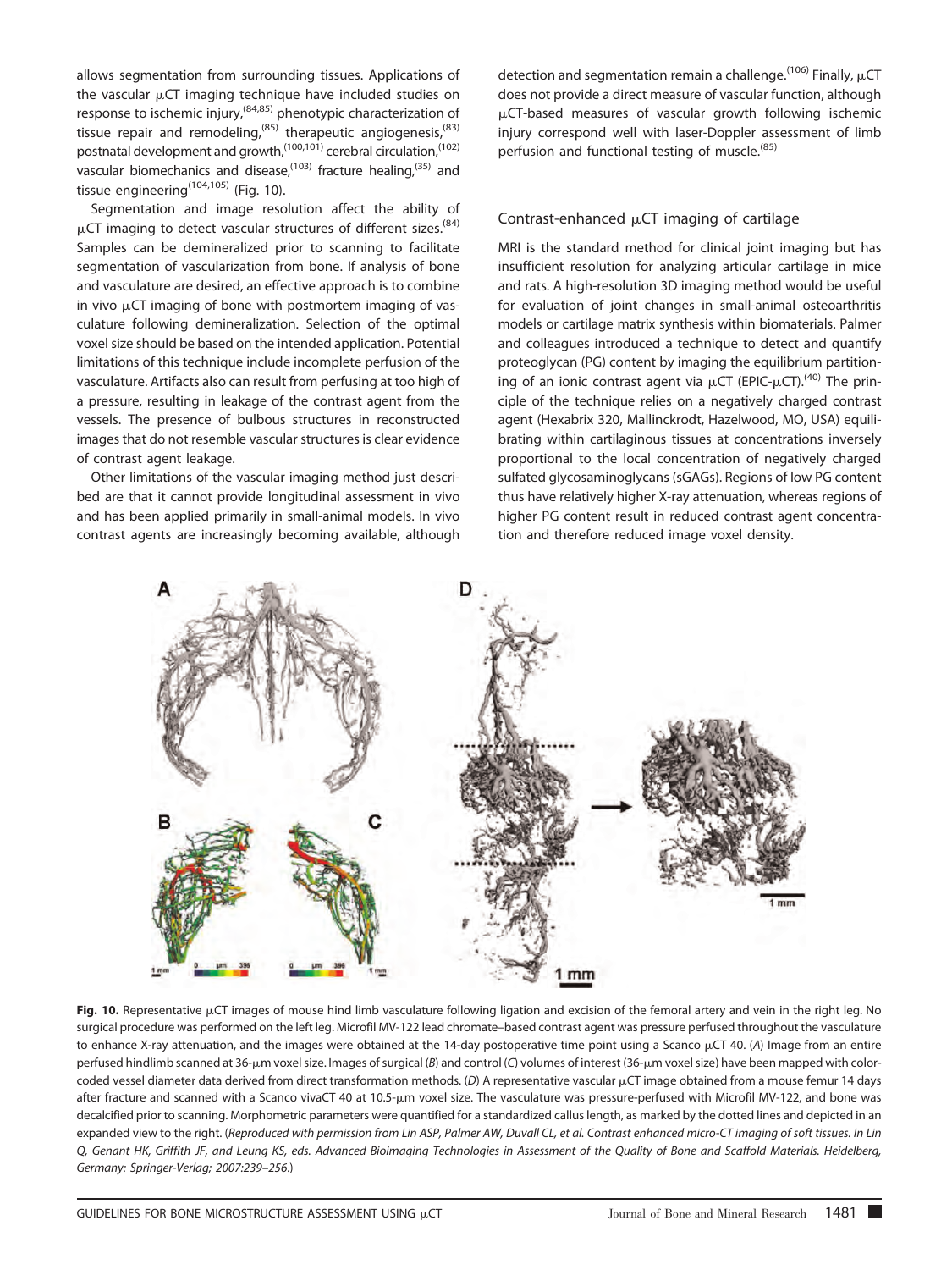

Fig. 11. EPIC- $\mu$ CT image of intact rabbit distal femur (A) and segmented articular cartilage with surface thickness map (B). (Reproduced with permission from Palmer AW, Guldberg RE, Levenston ME. Analysis of cartilage matrix fixed charge density and three-dimensional morphology via contrast-enhanced microcomputed tomography. Proc Natl Acad Sci USA. 2006;103:19255-19260.) Articular cartilage is visible and can be segmented from the underlying subchondral bone in a rat joint following equilibration in an ionic contrast agent (C)

The ability of EPIC- $\mu$ CT to nondestructively monitor changes in cartilage composition over time was validated in a bovine articular cartilage explant degradation model by showing a strong linear correlation between voxel attenuation and biochemical measurement of sGAG content.<sup>(40)</sup> Subsequent studies have validated the ability of the EPIC- $\mu$ CT technique to quantify changes in the morphology and composition of articular cartilage in a rat knee arthritis model.<sup>(41)</sup> Importantly, contrast-enhanced regions of cartilage can be segmented from subchondral bone, providing a detailed thickness map of the articular cartilage and the ability to analyze bone and cartilage simultaneously (Fig. 11). Moreover, as long as segmentation can be achieved, it should be possible to combine contrast-agent techniques to analyze mineralized tissues, cartilage, and vasculature. High-resolution 3D images and quantitative morphometric analysis of multiple tissues would be invaluable for studies on development, growth, and repair of musculoskeletal tissues.

## Synchrotron radiation  $\mu$ CT (SR- $\mu$ CT)

In synchrotron radiation (SR)–based  $\mu$ CT (or nano-CT), the polychromatic X-ray source used for standard desktop  $\mu$ CT imaging systems is replaced by a high-photon-flux monochromatic Xray beam that is extracted from a synchrotron source. The advantages of this approach relative to standard  $\mu$ CT include (1) the use of an X-ray beam with just one energy, eliminating beamhardening artifacts and allowing for accurate assessment of tissue mineral density,<sup> $(107)$ </sup> (2) increased spatial resolution (approximately 1  $\mu$ m and below), and (3) very high SNR.<sup>(3,108)</sup> The high spatial resolution associated with  $SR-\mu$ CT affords extremely precise assessment of trabecular bone architecture<sup>(3)</sup> and may be particularly useful for assessment of small-scale bone structures in young animals.<sup>(109,110)</sup> SR- $\mu$ CT also has been used recently to investigate genetic variations in the mineral density and ultrastructural properties of murine cortical bone, including the vascular canals and osteocyte lacunae.<sup>(111,112)</sup> Although studies with  $SR-\mu$ CT generally are performed on excised specimens, Kinney and colleagues<sup>(108)</sup> used SR- $\mu$ CT in vivo in the rat proximal tibia to show the early deterioration in trabecular architecture following estrogen deficiency.

Altogether,  $SR-\mu$ CT offers extremely high-resolution imaging of microarchitecture and mineral density in excised bone specimens. The disadvantages of the technique are its limited availability (ie, it requires access to a synchrotron source), relatively small volume of tissue examined, and technical expertise needed to acquire and analyze the measurements.

# Summary of Recommendations

We have outlined standardized nomenclature and attempted to provide both general and specific guidelines for the use of  $\mu$ CT imaging to assess bone morphology and density in rodents. Clearly, the specific research questions will dictate the methodology used for any particular experiment. However, the recommendations for standardized nomenclature and reporting of methodology and results provided in these guidelines will allow for more transparent interpretation of results and more robust comparisons across studies. The key recommendations for any publication that uses  $\mu$ CT imaging are summarized as follows:

- With regard to image acquisition, the methods section should report the following parameters: scan medium, X-ray tube potential, and voxel size, as well as clear descriptions of the size and location of the volume of interest.
- With regard to image processing, the methods section should describe any algorithms used for image filtration and the approach used for image segmentation, including the method used to delineate cortical from trabecular bone regions.
- With regard to image analysis, 3D algorithms that do not rely on assumptions about the underlying structure should be used to compute trabecular and cortical bone morphometry whenever possible. Whereas tissue mineral density measurements are possible with  $\mu$ CT systems, significant artifacts can be associated with the use of polychromatic X-ray sources, and therefore, these measurements must be conducted with extreme care and interpreted with caution.
- With regard to reporting of  $\mu$ CT results, the minimal set of variables that should be used to describe trabecular bone morphometry include bone volume fraction and trabecular number, thickness, and separation. The minimal set of variables that should be used to describe cortical bone morphometry includes total cross-sectional area, cortical bone area, cortical bone area fraction, and cortical thickness. Other variables also may be appropriate depending on the research question. Standard nomenclature, as outlined in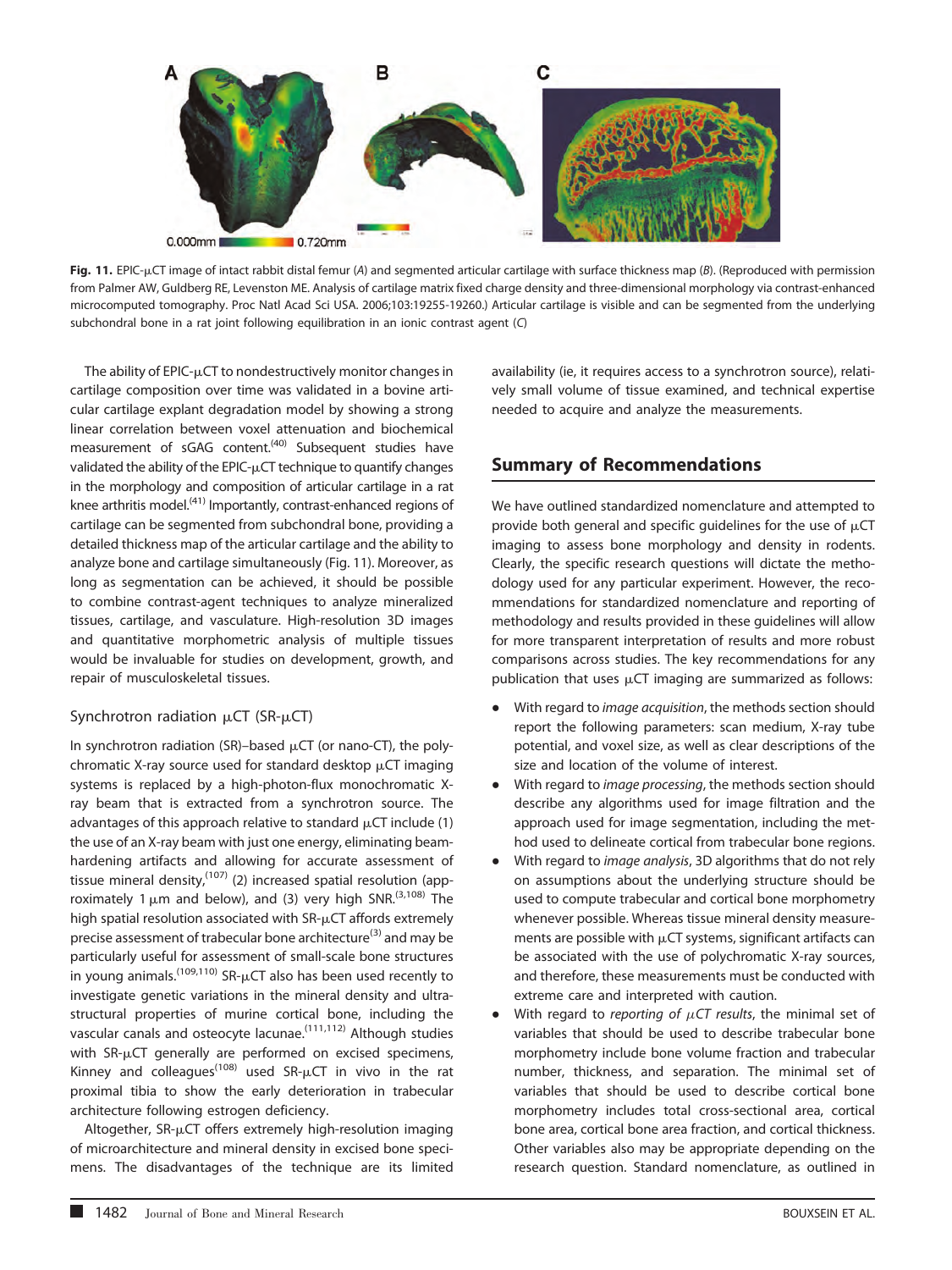Tables 2 and 3, should be followed for the reporting of results.

- With regard to presentation of  $\mu$ CT images, either 2D or 3D images are appropriate, but the criteria used to select the ''representative'' image(s) must be described either in the methods section or the figure legend.
- With regard to quality control, investigators should follow manufacturer-specific instructions for regular quality control and document that these instructions are followed. All images should be inspected visually to identify possible scanning artifacts.

## **Disclosures**

All the authors state that they have no conflicts of interest.

# Acknowledgments

We acknowledge the following individuals (listed alphabetically) who provided helpful comments during the drafting of these guidelines: Mohammed Ahkter, Andrew Burghardt, Robert Fajardo, Claus Glüer, Marc Grynpas, Stefan Judex, Rasesh Kapadia, Andres Laib, Sharmila Majumdar, Michael Ominsky, Phil Salmon, Neil Sharkey, Matthew Silva, Larry Suva, and Aurore Varela, and Laurence Vico. We also thank Rajaram Manoharan of the Center for Advanced Orthopedic Studies at Beth Israel Deaconess Medical Center and Andres Laib of Scanco Medical AG for providing several figures.

# **References**

- 1. Parfitt A, Drezner M, Glorieux F, Kanis J, Recker R. Bone histomorphometry: standardization of nomenclature, symbols and units. J Bone Miner Res. 1987;2:595–610.
- 2. Feldkamp LA, Goldstein SA, Parfitt AM, Jesion G, Kleerekoper M. The direct examination of three-dimensional bone architecture in vitro by computed tomography. J Bone Miner Res. 1989;4:3–11.
- 3. Martin-Badosa E, Amblard D, Nuzzo S, Elmoutaouakkil A, Vico L, Peyrin F. Excised bone structures in mice: imaging at three-dimensional synchrotron radiation micro CT. Radiology. 2003;229:921– 928.
- 4. Kapadia RD, Stroup GB, Badger AM, et al. Applications of micro-CT and MR microscopy to study pre-clinical models of osteoporosis and osteoarthritis. Technol Health Care. 1998;6:361–372.
- 5. Bonnet N, Laroche N, Vico L, Dolleans E, Courteix D, Benhamou CL. Assessment of trabecular bone microarchitecture by two different X-ray microcomputed tomographs: a comparative study of the rat distal tibia using Skyscan and Scanco devices. Med Phys. 2009;36:1286–1297.
- 6. Waarsing JH, Day JS, Weinans H. An improved segmentation method for in vivo microCT imaging. J Bone Miner Res. 2004; 19:1640–1650.
- 7. Alexander J, Bab I, Fish S, et al. Human parathyroid hormone 1-34 reverses bone loss in ovariectomized mice. J Bone Min Res. 2001;16:1665–1673.
- 8. Barbier A, Martel C, de Vernejoul MC, et al. The visualization and evaluation of bone architecture in the rat using three-dimensional X-ray microcomputed tomography. J Bone Miner Metab. 1999; 17:37–44.
- 9. Kuhn JL, Goldstein SA, Feldkamp LA, Goulet RW, Jesion G. Evaluation of a microcomputed tomography system to study trabecular bone structure. J Orthop Res. 1990;8:833–842.
- 10. Müller R, Van Campenhout H, Van Damme B, et al. Morphometric analysis of human bone biopsies: a quantitative structural comparison of histological sections and micro-computed tomography. Bone. 1998;23:59–66.
- 11. Fanuscu MI, Chang TL. Three-dimensional morphometric analysis of human cadaver bone: microstructural data from maxilla and mandible. Clin Oral Implants Res. 2004;15:213–218.
- 12. Chappard D, Retailleau-Gaborit N, Legrand E, Basle MF, Audran M. Comparison insight bone measurements by histomorphometry and microCT. J Bone Miner Res. 2005;20:1177–1184.
- 13. Akhter MP, Lappe JM, Davies KM, Recker RR. Transmenopausal changes in the trabecular bone structure. Bone. 2007;41:111–116.
- 14. Hildebrand T, Rüegsegger P. A new method for the model independent assessment of thickness in three-dimensional images. J Micros. 1997;185:67–75.
- 15. Laib A, Hildebrand T, Hauselmann HJ, Ruegsegger P. Ridge number density: a new parameter for in vivo bone structure analysis. Bone. 1997;21:541–546.
- 16. Hildebrand T, Rüesegger P. Quantification of bone microarchitecture with the structure model index. Comp Meth Biomech Biomed Eng. 1997;1:5–23.
- 17. Fajardo RJ, Cory E, Patel ND, et al. Specimen size and porosity can introduce error into microCT-based tissue mineral density measurements. Bone. 2009;44:176–184.
- 18. van Rietbergen B, Majumdar S, Pistoia W, et al. Assessment of cancellous bone mechanical properties from micro-FE models based on micro-CT, pQCT and MR images. Technol Health Care. 1998;6:413–420.
- 19. Layton MW, Goldstein SA, Goulet RW, Feldkamp LA, Kubinski DJ, Bole GG. Examination of subchondral bone architecture in experimental osteoarthritis by microscopic computed axial tomography. Arthritis Rheum. 1988;31:1400–1405.
- 20. Hankenson KD, Hormuzdi SG, Meganck JA, Bornstein P. Mice with a disruption of the thrombospondin 3 gene differ in geometric and biomechanical properties of bone and have accelerated development of the femoral head. Mol Cell Biol. 2005;25:5599–5606.
- 21. Turner CH, Hsieh YF, Muller R, et al. Genetic regulation of cortical and trabecular bone strength and microstructure in inbred strains of mice. J Bone Miner Res. 2000;15:1126–1131.
- 22. Jepsen KJ, Akkus OJ, Majeska RJ, Nadeau JH. Hierarchical relationship between bone traits and mechanical properties in inbred mice. Mamm Genome. 2003;14:97–104.
- 23. Bouxsein ML, Myers KS, Shultz KL, Donahue LR, Rosen CJ, Beamer WG. Ovariectomy-induced bone loss varies among inbred strains of mice. J Bone Miner Res. 2005;20:1085–1092.
- 24. Bonadio J, Jepsen KJ, Mansoura MK, Jaenisch R, Kuhn JL, Goldstein SA. A murine skeletal adaptation that significantly increases cortical bone mechanical properties. Implications for human skeletal fragility. J Clin Invest. 1993;92:1697–1705.
- 25. Lewis DB, Liggitt HD, Effmann EL, et al. Osteoporosis induced in mice by overproduction of interleukin 4. Proc Natl Acad Sci U S A. 1993;90:11618–11622.
- 26. Silva MJ, Brodt MD, Uthgenannt BA. Morphological and mechanical properties of caudal vertebrae in the SAMP6 mouse model of senile osteoporosis. Bone. 2004;35:425–431.
- 27. Laib A, Kumer JL, Majumdar S, Lane NE. The temporal changes of trabecular architecture in ovariectomized rats assessed by MicroCT. Osteoporos Int. 2001;12:936–941.
- 28. Hopper TA, Wehrli FW, Saha PK, et al. Quantitative microcomputed tomography assessment of intratrabecular, intertrabecular, and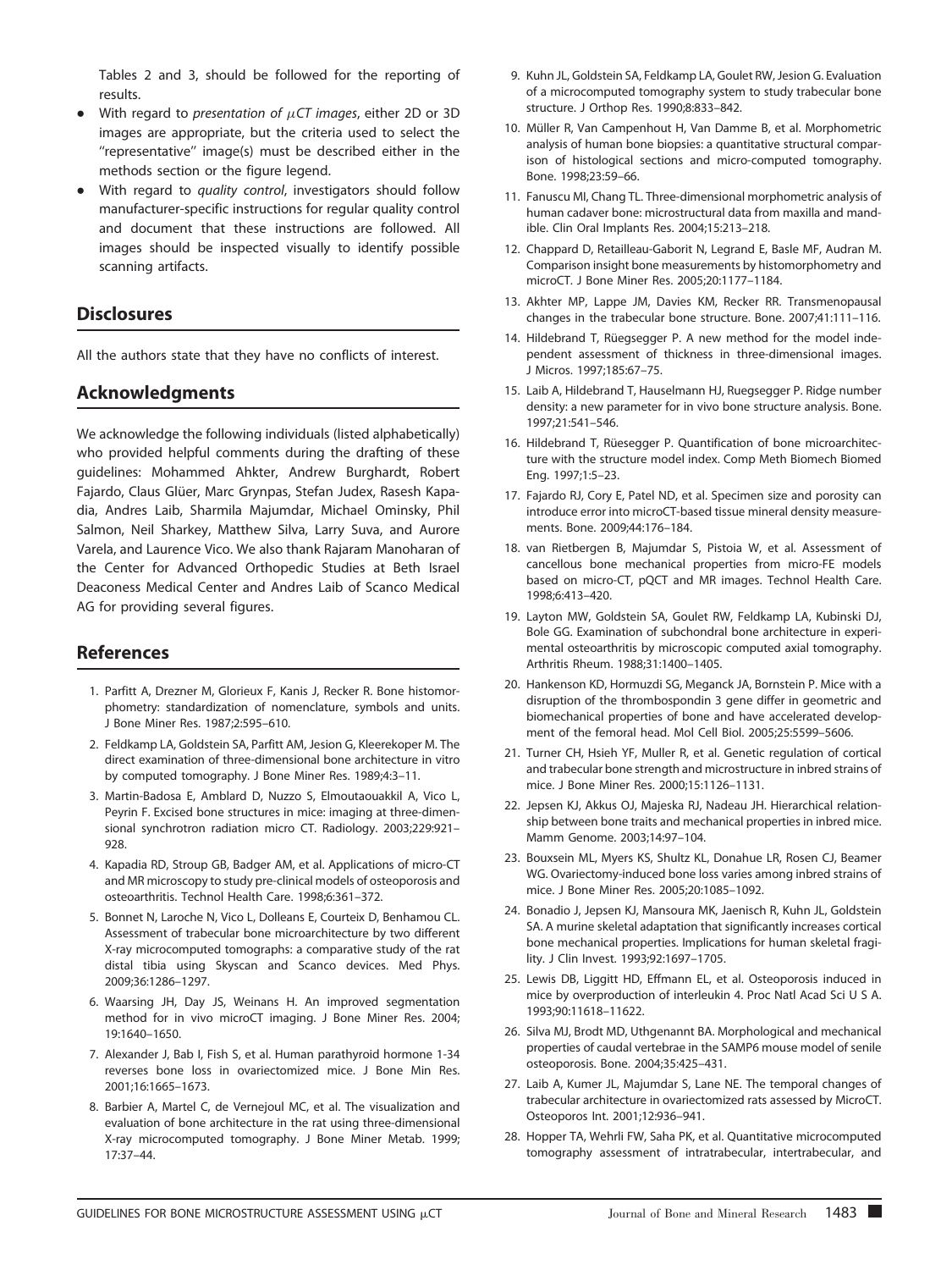cortical bone architecture in a rat model of severe renal osteodystrophy. J Comput Assist Tomogr. 2007;31:320–328.

- 29. von Stechow D, Zurakowski D, Pettit AR, et al. Differential transcriptional effects of PTH and estrogen during anabolic bone formation. J Cell Biochem. 2004;93:476–490.
- 30. Christiansen BA, Silva MJ. The effect of varying magnitudes of whole-body vibration on several skeletal sites in mice. Ann Biomed Eng. 2006;34:1149–1156.
- 31. Squire M, Donahue LR, Rubin C, Judex S. Genetic variations that regulate bone morphology in the male mouse skeleton do not define its susceptibility to mechanical unloading. Bone. 2004; 35:1353–1360.
- 32. Uthgenannt BA, Silva MJ. Use of the rat forelimb compression model to create discrete levels of bone damage in vivo. J Biomech. 2007;40:317–324.
- 33. Naik AA, Xie C, Zuscik MJ, et al. Reduced COX-2 expression in aged mice is associated with impaired fracture healing. J Bone Miner Res. 2009;24:251–264.
- 34. Gardner MJ, Ricciardi BF, Wright TM, Bostrom MP, van der Meulen MC. Pause insertions during cyclic in vivo loading affect bone healing. Clin Orthop Relat Res. 2008;466:1232–1238.
- 35. Duvall CL, Taylor WR, Weiss D, Wojtowicz AM, Guldberg RE. Impaired angiogenesis, early callus formation, and late stage remodeling in fracture healing of osteopontin-deficient mice. J Bone Miner Res. 2007;22:286–297.
- 36. Shen X, Wan C, Ramaswamy G, et al. Prolyl hydroxylase inhibitors increase neoangiogenesis and callus formation following femur fracture in mice. J Orthop Res. 2009;27:1298–1305.
- 37. Gerstenfeld LC, Sacks DJ, Pelis M, et al. Comparison of effects of the bisphosphonate alendronate versus the RANKL inhibitor denosumab on murine fracture healing. J Bone Miner Res. 2009;24:196– 208.
- 38. Morgan EF, Mason ZD, Chien KB, et al. Micro-computed tomography assessment of fracture healing: relationships among callus structure, composition, and mechanical function. Bone. 2009;44:335– 344.
- 39. Bolland BJ, Kanczler JM, Dunlop DG, Oreffo RO. Development of in vivo muCT evaluation of neovascularisation in tissue engineered bone constructs. Bone. 2008;43:195–202.
- 40. Palmer AW, Guldberg RE, Levenston ME. Analysis of cartilage matrix fixed charge density and three-dimensional morphology via contrast-enhanced microcomputed tomography. Proc Natl Acad Sci U S A. 2006;103:19255–19260.
- 41. Xie L, Lin AS, Guldberg RE, Levenston ME. Nondestructive assessment of sGAG content and distribution in normal and degraded rat articular cartilage via EPIC-muCT. Osteoarthritis Cartilage. 2009.
- 42. Xie L, Lin AS, Levenston ME, Guldberg RE. Quantitative assessment of articular cartilage morphology via EPIC-microCT. Osteoarthritis Cartilage. 2009;17:313–320.
- 43. Nazarian A, Snyder BD, Zurakowski D, Muller R. Quantitative microcomputed tomography: a non-invasive method to assess equivalent bone mineral density. Bone. 2008;43:302–311.
- 44. Hsieh J. Computed tomography: principles, design, artifacts, and recent advances. Bellingham, WA: SPIE—The International Society for Optical Engineering; 2003.
- 45. Ritman EL. Micro-computed tomography-current status and developments. Annu Rev Biomed Eng. 2004; 6: 185–208.
- 46. Rüegsegger P, Müller R. Quantitative computed tomography techniques in the determination of bone density and bone architecture. In: Leondes C, ed. Medical Imaging Systems Techniques and Applications—Brain and Skeletal Systems. Singapore: Gordon and Breach Science Publishers; 1997: pp 169–220.
- 47. Müller R, Koller B, Hildebrand T, Laib A, Gianolini S, Rüegsegger P. Resolution dependence of microstructural properties of cancellous bone based on three-dimensional micro-tomography. Technology and Health Care. 1996;9:1–7.
- 48. Guldberg RE, Hollister SJ, Charras GT. The accuracy of digital imagebased finite element models. J Biomech Eng. 1998;120:289–295.
- 49. Kalendar W. Computed Tomography. Erlangen: Publicis Corporate Publishing; 2005.
- 50. Harrigan TP, Jasty M, Mann RW, Harris WH. Limitations of the continuum assumption in cancellous bone. J Biomech. 1988; 21:269–275.
- 51. Fajardo RJ, Muller R. Three-dimensional analysis of nonhuman primate trabecular architecture using micro-computed tomography. Am J Phys Anthropol. 2001;115:327–336.
- 52. Stauber M, Muller R. Micro-computed tomography: a method for the non-destructive evaluation of the three-dimensional structure of biological specimens. Methods Mol Biol. 2008;455:273– 292.
- 53. Buie HR, Campbell GM, Klinck RJ, MacNeil JA, Boyd SK. Automatic segmentation of cortical and trabecular compartments based on a dual threshold technique for in vivo micro-CT bone analysis. Bone. 2007;41:505–515.
- 54. Kohler T, Stauber M, Donahue LR, Muller R. Automated compartmental analysis for high-throughput skeletal phenotyping in femora of genetic mouse models. Bone. 2007;41:659–667.
- 55. Rajagopalan S, Lu L, Yaszemski MJ, Robb RA. Optimal segmentation of microcomputed tomographic images of porous tissue-engineering scaffolds. J Biomed Mater Res A. 2005;75:877– 887.
- 56. Glatt V, Canalis E, Stadmeyer L, Bouxsein ML. Age-related changes in trabecular architecture differ in female and male C57BL/6J mice. J Bone Miner Res. 2007;22:1197–1207.
- 57. Ominsky MS, Stolina M, Li X, et al. One year of transgenic overexpression of osteoprotegerin in rats suppressed bone resorption and increased vertebral bone volume, density, and strength. J Bone Miner Res. 2009;24:1234–1246.
- 58. Ridler T, Calvard S. Picture thresholding using an iterative selection method. IEEE Trans on Systems, Man and Cybernetics SMC. 1978; 8:630–632.
- 59. Meinel L, Fajardo R, Hofmann S, et al. Silk implants for the healing of critical size bone defects. Bone. 2005;37:688–698.
- 60. Dufresne T. Segmentation techniques for analysis of bone by threedimensional computed tomographic imaging. Technol Health Care. 1998;6:351–359.
- 61. Tommasini SM, Hu B, Nadeau JH, Jepsen KJ. Phenotypic integration among trabecular and cortical bone traits establishes mechanical functionality of inbred mouse vertebrae. J Bone Miner Res. 2009; 24:606–620.
- 62. Parfitt AM, Mathews CH, Villanueva AR, Kleerekoper M, Frame B, Rao DS. Relationships between surface, volume, and thickness of iliac trabecular bone in aging and in osteoporosis. Implications for the microanatomic and cellular mechanisms of bone loss. J Clin Invest. 1983;72:1396–1409.
- 63. Hildebrand T, Laib A, Muller R, Dequeker J, Ruegsegger P. Direct three-dimensional morphometric analysis of human cancellous bone: microstructural data from spine, femur, iliac crest, and calcaneus. J Bone Miner Res. 1999;14:1167–1174.
- 64. Muller R, Ruegsegger P. Three-dimensional finite element modelling of non-invasively assessed trabecular bone structures. Med Eng Phys. 1995;17:126–133.
- 65. Lorensen W, Cline H. Marching cubes: a high resolution 3D surface construction algorithm. Computer Graphics. 1987;21:163–169.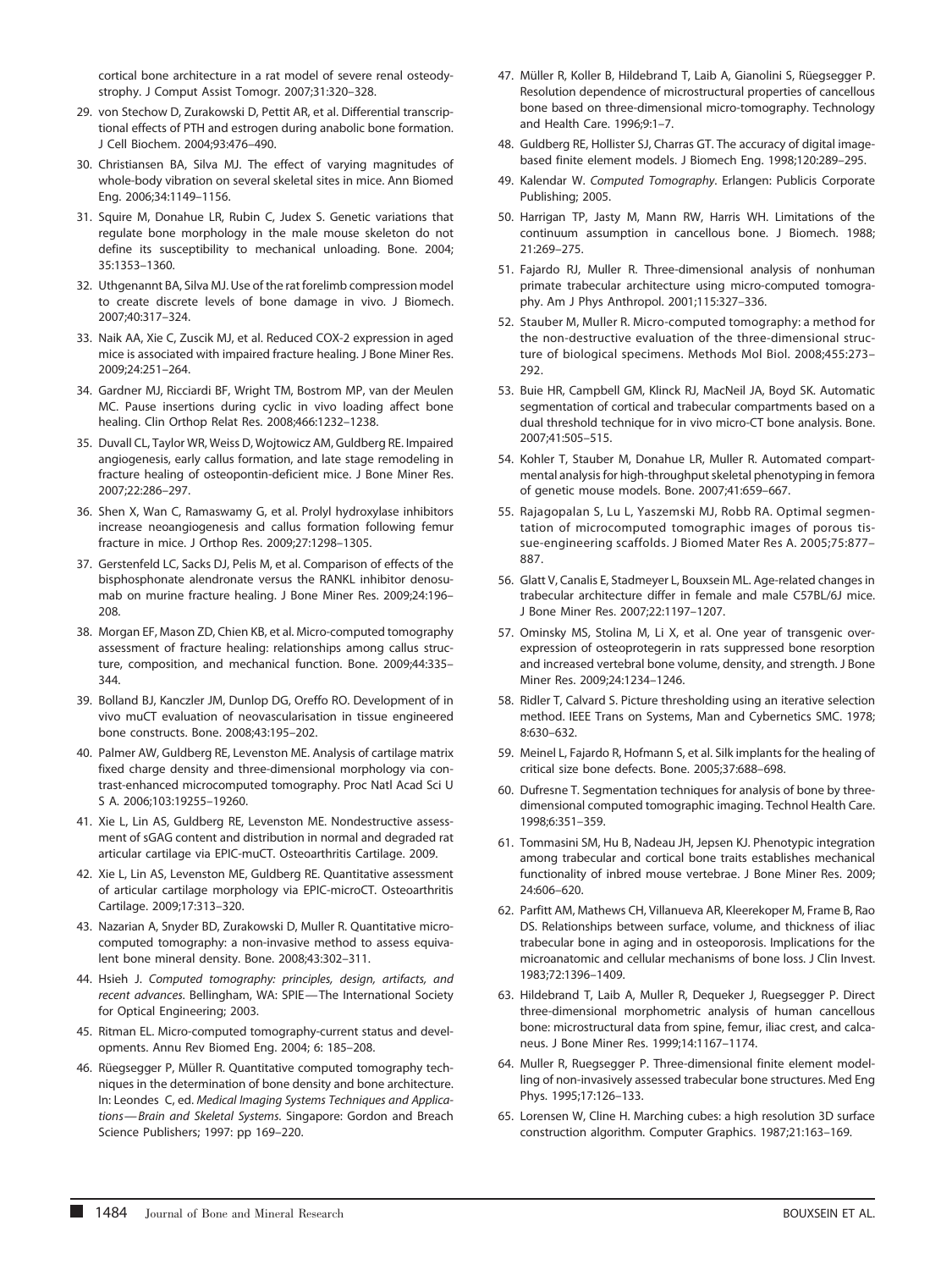- 66. Danielson P-E. Euclidean distance mapping. Comp Vision Graph Image Processing. 1980;14:227–248.
- 67. Whitehouse WJ. The quantitative morphology of anisotropic trabecular bone. J Microsc. 1974;101:153–168.
- 68. Odgaard A, Jensen EB, Gundersen HJ. Estimation of structural anisotropy based on volume orientation. A new concept. J Microsc. 1990;157:149–162.
- 69. Cruz-Orive L, Karlsson L, Larsen S, Wainschtein F. Characterizing anisotropy: a new concept. Micron and Microscopica Acta. 1992; 23:75–76.
- 70. Odgaard A. Three-dimensional methods for quantification of cancellous bone architecture. Bone. 1997;20:315–328.
- 71. Odgaard A, Gundersen HJ. Quantification of connectivity in cancellous bone, with special emphasis on 3-D reconstructions. Bone. 1993;14:173–182.
- 72. Hildebrand T, Ruegsegger P. Quantification of Bone Microarchitecture with the Structure Model Index. Comput Methods Biomech Biomed Engin. 1997;1:15–23.
- 73. Stauber M, Muller R. Volumetric spatial decomposition of trabecular bone into rods and plates--a new method for local bone morphometry. Bone. 2006;38:475–484.
- 74. Mulder L, Koolstra JH, Van Eijden TM. Accuracy of microCT in the quantitative determination of the degree and distribution of mineralization in developing bone. Acta Radiol. 2004;45:769–777.
- 75. Meganck JA, Kozloff KM, Thornton MM, Broski SM, Goldstein SA. Beam hardening artifacts in micro-computed tomography scanning can be reduced by X-ray beam filtration and the resulting images can be used to accurately measure BMD. Bone. 2009;45:1104–1116.
- 76. Kazakia GJ, Burghardt AJ, Cheung S, Majumdar S. Assessment of bone tissue mineralization by conventional x-ray microcomputed tomography: comparison with synchrotron radiation microcomputed tomography and ash measurements. Med Phys. 2008; 35:3170–3179.
- 77. Kohler T, Beyeler M, Webster D, Muller R. Compartmental bone morphometry in the mouse femur: reproducibility and resolution dependence of microtomographic measurements. Calcif Tissue Int. 2005;77:281–290.
- 78. Tommasini SM, Morgan TG, van der Meulen M, Jepsen KJ. Genetic variation in structure-function relationships for the inbred mouse lumbar vertebral body. J Bone Miner Res. 2005;20:817–827.
- 79. Tommasini SM, Wearne SL, Hof PR, Jepsen KJ. Percolation theory relates corticocancellous architecture to mechanical function in vertebrae of inbred mouse strains. Bone. 2008;42:743–750.
- 80. Hamrick MW, Pennington C, Newton D, Xie D, Isales C. Leptin deficiency produces contrasting phenotypes in bones of the limb and spine. Bone. 2004;34:376–383.
- 81. Judex S, Garman R, Squire M, Donahue LR, Rubin C. Genetically based influences on the site-specific regulation of trabecular and cortical bone morphology. J Bone Miner Res. 2004;19:600–606.
- 82. Leng H, Wang X, Ross RD, Niebur GL, Roeder RK. Micro-computed tomography of fatigue microdamage in cortical bone using a barium sulfate contrast agent. J Mech Behav Biomed Mater. 2008;1:68–75.
- 83. Chen RR, Snow JK, Palmer JP, et al. Host immune competence and local ischemia affects the functionality of engineered vasculature. Microcirculation. 2007;14:77–88.
- 84. Duvall CL, Taylor WR, Weiss D, Guldberg RE. Quantitative microcomputed tomography analysis of collateral vessel development after ischemic injury. Am J Physiol Heart Circ Physiol. 2004; 287:H302–310.
- 85. Duvall CL, Weiss D, Robinson ST, Alameddine FM, Guldberg RE, Taylor WR. The role of osteopontin in recovery from hind limb ischemia. Arterioscler Thromb Vasc Biol. 2008;28:290–295.
- 86. Waarsing JH, Day JS, van der Linden JC, et al. Detecting and tracking local changes in the tibiae of individual rats: a novel method to analyse longitudinal in vivo micro-CT data. Bone. 2004;34:163– 169.
- 87. Boyd SK, Moser S, Kuhn M, et al. Evaluation of three-dimensional image registration methodologies for in vivo micro-computed tomography. Ann Biomed Eng. 2006;34:1587–1599.
- 88. Nishiyama KK, Campbell GM, Klinck RJ, Boyd SK. Reproducibility of bone micro-architecture measurements in rodents by in vivo microcomputed tomography is maximized with three-dimensional image registration. Bone. 46:155–161.
- 89. Campbell GM, Buie HR, Boyd SK. Signs of irreversible architectural changes occur early in the development of experimental osteoporosis as assessed by in vivo micro-CT. Osteoporos Int. 2008.
- 90. Buie HR, Moore CP, Boyd SK. Postpubertal architectural developmental patterns differ between the L3 vertebra and proximal tibia in three inbred strains of mice. J Bone Miner Res. 2008;23:2048– 2059.
- 91. David V, Lafage-Proust MH, Laroche N, Christian A, Ruegsegger P, Vico L. Two-week longitudinal survey of bone architecture alteration in the hindlimb-unloaded rat model of bone loss: sex differences. Am J Physiol Endocrinol Metab. 2006;290:E440–447.
- 92. David V, Laroche N, Boudignon B, et al. Noninvasive in vivo monitoring of bone architecture alterations in hindlimb-unloaded female rats using novel three-dimensional microcomputed tomography. J Bone Miner Res. 2003;18:1622–1631.
- 93. Brouwers JE, Lambers FM, van Rietbergen B, Ito K, Huiskes R. Comparison of bone loss induced by ovariectomy and neurectomy in rats analyzed by in vivo micro-CT. J Orthop Res. 2009;27:1521– 1527.
- 94. Brouwers JE, van Rietbergen B, Ito K, Huiskes R. Effects of vibration treatment on tibial bone of ovariectomized rats analyzed by in vivo micro-CT. J Orthop Res. 28:62–69.
- 95. Brouwers JE, van Rietbergen B, Bouxsein ML. Influence of early and late zoledronic acid administration on vertebral structure and strength in ovariectomized rats. Calcif Tissue Int. 2008;83:186–191.
- 96. Brouwers JE, van Rietbergen B, Huiskes R, Ito K. Effects of PTH treatment on tibial bone of ovariectomized rats assessed by in vivo micro-CT. Osteoporos Int. 2009;20:1823–1835.
- 97. Judex S, Luu YK, Ozcivici E, Adler B, Lublinsky S, Rubin CT. Quantification of adiposity in small rodents using micro-CT. Methods. 2010;50:14–19.
- 98. Dare A, Hachisu R, Yamaguchi A, Yokose S, Yoshiki S, Okano T. Effects of ionizing radiation on proliferation and differentiation of osteoblast-like cells. J Dent Res. 1997;76:658–664.
- 99. Klinck RJ, Campbell GM, Boyd SK. Radiation effects on bone architecture in mice and rats resulting from in vivo micro-computed tomography scanning. Med Eng Phys. 2008.
- 100. Guldberg RE, Lin AS, Coleman R, Robertson G, Duvall C. Microcomputed tomography imaging of skeletal development and growth. Birth Defects Res C Embryo Today. 2004;72:250–259.
- 101. Wang Y, Wan C, Deng L, et al. The hypoxia-inducible factor alpha pathway couples angiogenesis to osteogenesis during skeletal development. J Clin Invest. 2007;117:1616–1626.
- 102. Abruzzo T, Tumialan L, Chaalala C, et al. Microscopic computed tomography imaging of the cerebral circulation in mice: feasibility and pitfalls. Synapse. 2008;62:557–565.
- 103. Suo J, Ferrara DE, Sorescu D, Guldberg RE, Taylor WR, Giddens DP. Hemodynamic shear stresses in mouse aortas: implications for atherogenesis. Arterioscler Thromb Vasc Biol. 2007;27:346–351.
- 104. Awad HA, Zhang X, Reynolds DG, Guldberg RE, O'Keefe RJ, Schwarz EM. Recent advances in gene delivery for structural bone allografts. Tissue Eng. 2007;13:1973–1985.